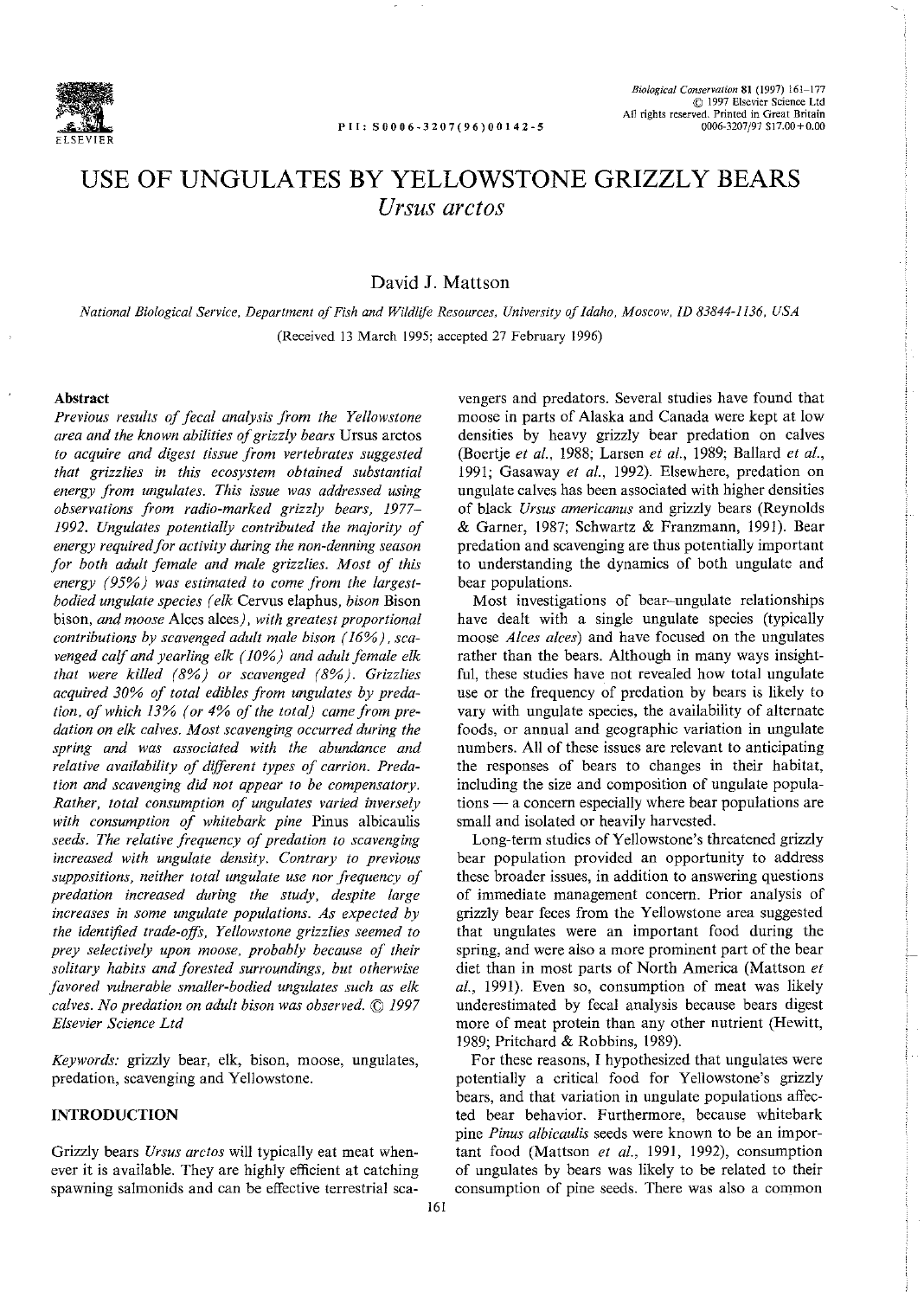perception that grizzly bear use of ungulates in the Yel**lowstone area had increased over time as a result of**  increasing ungulate populations. For example, French and French (1990) suggested that the frequency of elk calf predations had increased since 1984. I therefore questioned whether annual consumption of ungulates and relative frequency of elk calf predation were greater in 1984-1992 compared to 1977-1983, and whether use of ungulates was associated with use of white bark pine seeds.

**Several researchers have examined predation and**  meat consumption by different grizzly bear sex-age classes. Some studies found that larger lone bears, typically males, were more predatory (Boertje et al., 1988; Gunther & Renkin, 1990), while other studies found no significant differences between adults of the two sexes (Ballard *et a/.,* 1981; Reynolds & Gamer, 1987). Cole (1972), alone, found that sub-adults and subordinate young bears were more effective predators. Boertje *et a/.*  (1988) also hypothesized that scavenging would be more common than predation where ungulate densities were higher. I, therefore, questioned whether consumption of ungulates and relative frequencies of predation were the same among different grizzly bear sex-age classes, and whether relative frequencies of scavenging com**pared to predation were the same or lower in areas**  where ungulate densities were higher.

I estimate parameters and describe relationships here that are relevant to these questions and hypotheses. The **results are used to address questions with direct man**agement implications, but also related to grizzly bear foraging behavior observed elsewhere.

## **STUDY AREA**

The study area comprised the known range of Yellowstone's grizzly bear population. This  $23 300 \text{ km}^2$  range included all of Yellowstone National Park and parts of six National Forests in Wyoming, Montana and Idaho in the United States of America. Conifer forest dominated > 75% of the area, with non-forest vegetation common only at the highest and lowest elevations. The study area consisted of high elevation  $(>2100 \text{ m})$  pla**teaus surrounded by even higher elevation mountain**  ranges that extended beyond grizzly bear range or descended to lower elevation valleys and plains heavily used by humans for agriculture (Despain, 1990). Winters were **cold and summers warm, with annual average tempera**tures near or slightly above 0°C. The majority of preci**pitation fell as snow, with winter accumulations**  reaching 20-260 em before melting during March-June, depending upon elevation and latitude (Dirks & Martner, 1982).

Several ungulate species occupied the study area, including elk *Cervus elaphus,* bison *Bison bison,* moose, mule deer *Odocoileus hemionus,* whitetail deer *0. virginianus,* **pronghorn** *Antilocapra americana,* **bighorn sheep** *Ovis canadensis,* **and mountain goats** *Oreamnos* 

*americanus.* Of these, elk and mule deer were the most abundant. During the past 20 years, populations of all ungulates except moose either remained stable or increased, with greatest increases exhibited by elk and bison in Yellowstone National Park since the end of herd reduction programs in the early 1970s (Mack *et al.*, 1990; Singer, 1990). More details concerning the study area can be found in Knight and Eberhardt (1985), Mattson *et al.* (1991), and Blanchard and Knight (1991).

### **METHODS**

Radio-tagged grizzly bears were relocated from the air according to methods described by Knight and Eberhardt (1985) and Blanchard and Knight (1991). Of these aerial locations, a subsample was selected and **visited to measure site parameters and determine the**  bears' activity (Mattson, 1997a). Subsampling was not random, but was representative of different bears and as close to complete representation of the aerial locations as possible. This approach was imposed by the large **study area size, lack of road access, and administrative**  or legal restrictions on helicopter use.

All bear sign encountered while sampling bear locations was described according to a specified protocol (Mattson, 1997a). For ungulates, field crews noted the species, sex, age-class (based on tooth eruption and **wear for elk, moose, and deer, and considering hom**  annuli for bison), marrow condition (according to Dalke, 1949 and Greer, 1969), and estimated time since death. During 1980-1981 jaws were collected from carcasses and the animals aged by analysis of cementum **annuli. Bear use of carcasses was characterized as light,**  moderate, or heavy, and as predation or scavenging. Percent of edible biomass consumed by bears and, if possible, the number of bears involved were also estimated. Inferences concerning the numbers and identity of bears were based upon correspondence between information about the radio-marked bear and bear sign **at carcass locations such as visual observations, track**  sizes, diggings, feces and beds. Predation was inferred from evidence of struggle, such as broken branches and gouges in dirt or bark, and the presence of internal hemorrhaging, broken vertebrae, and diagnostic claw marks on the carcass hide. The extent of carcass use by bears was inferred from the amount of bear sign as well as other diagnostic features of the carcass, such as hide manipulation, disarticulation, bone fracturing and relative locations of hair, rumen and skeletal remains (Mattson & Knight, 1992). Occasionally  $($  < 10%) inferences were **based upon direct observation of bears using carcasses.** 

Given the great disparity in body size of different ungulate species, sexes and age-classes  $(\sim 70 \times)$ , and the comparable range in percent of that biomass consumed by bears  $(\sim 20 \times)$ , individual observations of carcass use potentially represented a  $>100$ -fold range in ingested biomass. Frequency of carcass use alone did not provide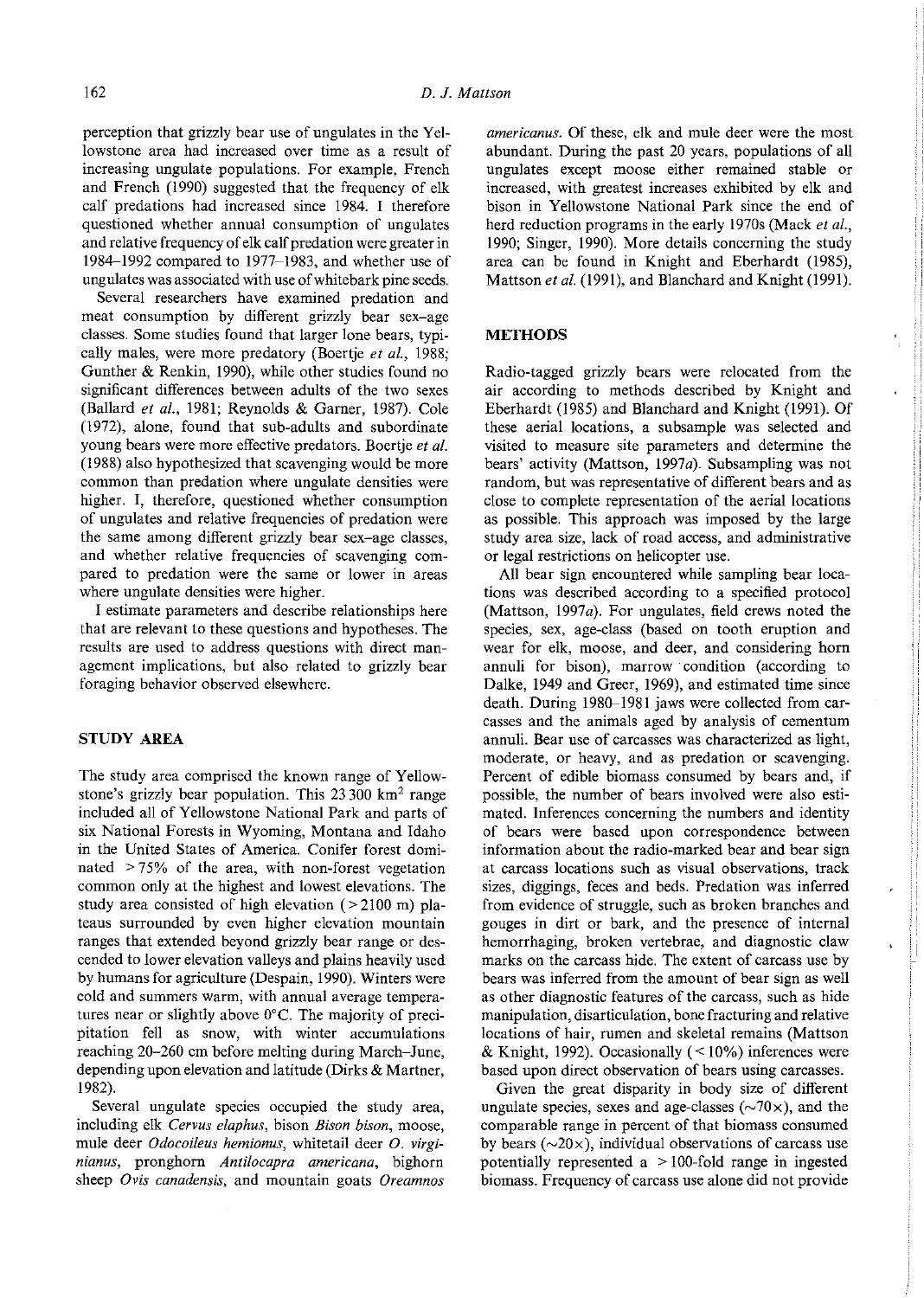|                        |            | Live weight   |                                        |                              |          | Water weight <sup>e</sup> |          | Edible dry weight <sup><math>f</math></sup> |
|------------------------|------------|---------------|----------------------------------------|------------------------------|----------|---------------------------|----------|---------------------------------------------|
| Ungulate type          | $Sm-Fll^a$ | Wntr-Spr $^b$ | <b>Skeletal</b><br>weight <sup>c</sup> | Rumen<br>weight <sup>d</sup> | $Sm-F11$ | Wntr-Spr                  | $Sm-Fll$ | Wntr-Spr                                    |
| Elk                    |            |               |                                        |                              |          |                           |          |                                             |
| Calves $($ < 10 days)  |            | 18            |                                        | 0                            |          | 14                        |          | 3                                           |
| Short-yearlings        | 136        | 108           | 10                                     | 9                            | 74       | 60                        | 43       | 29                                          |
| Female, 2 years        | 180        | 144           | 14                                     | 14                           | 96       | 78                        | 55       | 37                                          |
| Female, $\geq$ 3 years | 233        | 156           | 19                                     | 16                           | 123      | 82                        | 76       | 40                                          |
| Male, 3-7 years        | 249        | 167           | 20                                     | 18                           | 131      | 90                        | 80       | 39                                          |
| Male, $\geq 8$ years   | 292        | 196           | 24                                     | 23                           | 152      | 104                       | 93       | 45                                          |
| Bison                  |            |               |                                        |                              |          |                           |          |                                             |
| Calves (at birth)      |            | 23            |                                        | 0                            |          | 14                        |          | 8                                           |
| Short-yearlings        |            | 158           | 12                                     | 16                           |          | 85                        |          | 44                                          |
| Yearlings              |            | 271           | 22                                     | 35                           |          | 142                       |          | 73                                          |
| Female, $\geq$ 5 years | 440        |               | 38                                     | 62                           | 223      |                           | 118      |                                             |
| Male, 5–9 years        |            | 676           | 60                                     | 99                           |          | 334                       |          | 182                                         |
| Male, $\geq 10$ years  | 784        |               | 71                                     | 116                          | 384      |                           | 212      |                                             |
| Moose                  |            |               |                                        |                              |          |                           |          |                                             |
| Calves (5 months)      | 180        | 144           | 14                                     | 14                           | 96       | 78                        | 55       | 37                                          |
| Female, adult          | 385        | 258           | 32                                     | 32                           | 197      | 135                       | 123      | 58                                          |
| Male, adult            | 446        | 299           | 38                                     | 39                           | $226 -$  | 155                       | 143      | 67                                          |
| Mule deer              |            |               |                                        |                              |          |                           |          |                                             |
| 4 months               |            | 21            | 2                                      | $\bf{0}$                     | 15       |                           | 3        |                                             |
| $\geq$ 8 months        |            | 34            | 4                                      | 3                            |          | 23                        |          | 4                                           |

**Table 1. Estimates of edible dry weight biomass (in kg) for ungulate species and sex-age classes in the Yellowstone area. Where available, weights are given for summer-fall (Sm-Fil) and winter-spring (Wntr-Spr)** 

"Summer-fall weights were taken from *Blood eta/.* (1967), Anderson (1981), Houston (1982) Saether and Haagennud (1982) and Berger and Peacock (1988).

*hWinter weights were inferred from Mitchell <i>et al.* **(1976) and Houston (1982) — up to 36% weight loss over-winter in elk — and**  $\blacksquare$ Anderson (1981) - 20-22% weight loss over-winter in mule deer.

<sup>c</sup>Skeletal weight *(SW)* was estimated as a function of body weight *(BW): SW*=0.031BW<sup>1-123</sup>, and SW=0.061BW<sup>1-090</sup> (Robbins, **1983), averaged, on summer-fall weights.** 

<sup>*a*</sup>Rumen weight  $(RW)$  was estimated as a function of body weight  $(BW)$  from data in Houston (1982), assuming 50% water weight:  $RW = -8.56 + 0.160BW$ , and  $\ln RW = -4.54 - 1.59 \ln BW$  for  $BW < 100$  kg.

<sup>e</sup>Water weight *(WW)* was estimated as a function of body weight *(BW): WW*=0.921BW<sup>0.90</sup>, and *WW*=0.579BW<sup>0.98</sup> (Robbins, 1983), averaged.

**lEdible dry weight was estimated as live weight - skeletal weight - rumen weight - water weight.** 

the information that was needed to estimate annual and **seasonal variation in bear consumption of ungulates.**  Published estimates of ungulate body mass and propor**tions of water, skeleton and viscera were used to esti**mate the dry weight biomass available for consumption by bears, by ungulate type, on a seasonal basis, where possible (Table I). Ingested meat was estimated by multiplying available biomass by the percent consumed by bears (Mills, 1990). Although these estimations were not accurate, errors in this approach were predictably an **order of magnitude less than inaccuracies associated with**  ignoring ungulate body size and percent consumption. This method was a systematic means of incorporating information on body mass and bear activity into observations of carcass use, without having the opportunity to weigh ungulates prior to their deaths or periodically weigh them while being consumed. Even if possible, these measurements would have disturbed the bears and their potential prey and endangered field personnel.

Sampling intensity was not equal among years or months. Given that consumption of ungulates by bears, both total and of different ungulate types, also varied among years and months, the raw data were clearly **biased with respect to some important estimations and**  hypotheses. These biases were corrected by multiplying individual observations of carcass use by a weighting factor that was inversely related to month- and yearspecific sample sizes. This factor was standardized to the month or year with the largest sample size  $(=1)$ . Thus, **an observation of carcass use that occurred during a**  month or year with less than maximal sampling intensity **was given more weight in annual or seasonal calculations of meat consumption, to correct for under-repre**sentation of the time period in the unadjusted sample.

Bear use of small ungulates and types of use, such as scavenging, characterized by smaller meal sizes are predictably underestimated by aerial relocations spaced at  $>1$  day intervals (Fuller & Keith, 1980), as in this study where time between relocations averaged 6 days. Carcasses used for longer periods of time or by greater numbers of bears were more likely to be detected. This bias was corrected by multiplying each observation by the inverse of mean bear-days of use for the associated type of carcass (Fuller & Keith, 1980). There were enough observations published  $(n = 13)$  or made during this study  $(n=3)$  where duration of bear use and carcass type and consumption had been recorded to relate carcass size (X, as kg dry weight) to days of use  $(\hat{Y})$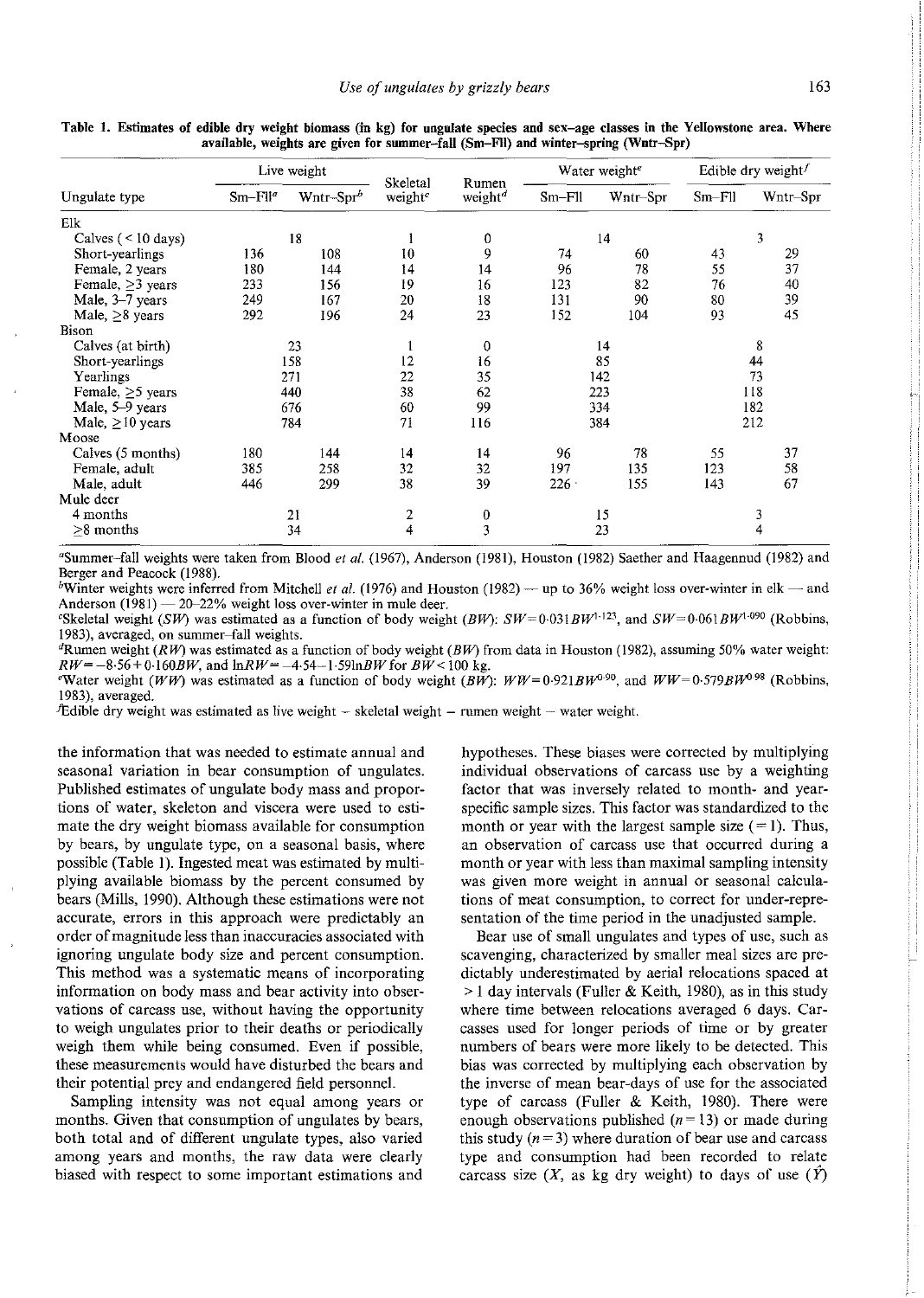

**Fig. 1.** The relationship between bear-days of use  $(\hat{Y})$  and kg **dry weight consumed from ungulates killed by brown or grizzly bears (.X). Points corresponding to the mean for each ungulate type vary in size proportional to sample size of observed use (total**  $n = 16$ **). Edible dry weight was estimated by the same methods used in Table 1; for caribou based on Miller**  (1982). Observations are from Magoun (1979), Ballard et al.  $(1981)$ , Griffel and Basile  $(1981)$ , Murie  $(1981)$ , Elgmork (1982), Schleyer (1983), Schleyer *eta/.* (1984), Haroldson and Mattson (1985), Boertje *et a/.* (1988), Gunther and Renkin (1990), French and French (1990) and Case and Stevenson  $(1991).$ 

(Fig. 1). Each carcass type constituted an observation in this model ( $n = 7$ ) weighted by sample size ( $r^2 = 0.99$ , d.f. =  $1/5$ ,  $F = 468.8$ , and  $P < 0.001$ ).

Average annual frequency of ungulate use for individual bears of different sex-age classes was calculated, **accounting for the effects of carcass size and seasonal**  sampling intensity. Frequency of use, by ungulate type and month, was multiplied by the inverse of estimated duration of use, in days, calculated using meat consumption per bear (rather than total). This number summed over ungulate types was divided by the number of days represented by the total sample of bear locations, and then multiplied by number of days in the month during which bears were not denned to estimate frequency of ungulate use. Total annual frequency was calculated by summing totals for months.

Total energy expenditures by an average adult Yellowstone grizzly bear and the percent of that expenditure potentially met by consumption of ungulate meat was calculated, with slight modifications, according to the methods of Schwartz and Franzmann (1991). Total energetic costs per bear (EC, in kJ day<sup>-1</sup>, where  $1 \text{ kJ} = 0.239 \text{ kcal}$ , not including the costs of hibernation **and female reproduction, were estimated as:** 

$$
EC = AC(287BM^{0.712}).
$$

The activity cost factor  $(AC)$  equaled 2.7 for males and 1-4 for females. These values were based on differences **in annual range size between the sexes and a summary**  of AC for larger mammals, ranging from 1·2 to 2·7, by Robbins (1983): Mean size of adult female annual ranges (281 km2) was 32% that of adult males (874 km<sup>2</sup>) (Blanchard & Knight, 1991). A high  $AC$ **value was used for males given their large ranges com**pared to other terrestrial mega-vertebrates (Eisenberg, 1981). The relationship of basal metabolic rate to *BM*  (average body mass =  $123 \text{ kg}$  for adult females and 184 kg for adult males) was developed for carnivores by McNab (1989).

Total energy derived from meat  $(EA, \text{in } kJ)$  during an **average year was estimated as:** 

$$
EA = 0.88(22.8MT),
$$

where  $0.88$  = metabolizable energy as a proportion of gross energy (Pritchard & Robbins, 1989),  $22.8 = kJ$ gross energy available from 1 g of meat, and  $MT = g$ of meat estimated to have been used by an average bear.  $EA/(AD \times EC)$  gave the proportion of total active (i.e. non-denning) season activity costs active (i.e. non-denning) season activity costs covered by meat, where  $AD$  = the number of days between last and first radio-relocations at den sites (224 days for adult males and 188 days for adult females).

Estimated numbers of ungulates and proportional representation of habitat types in the study area were used to relate observed bear behavior to geographic variation in availability of ungulates and other important foods. Habitat type area was calculated from digital data for Yellowstone National Park (Despain, 1990), using the area of habitats able to support whitebark pine forests as an indicator of whitebark pine seed availability. Estimated sizes and compositions of ungulate populations were used to test whether observed **bear use of species and sex-age classes was random and**  for calculating ungulate densities in different parts of the study area. Population estimates were taken from Houston (1968), Ritchie (1978), Singer (1990, 1991) and Mack *et a/.* (1990) and sex-age class ratios from Meagher (1973), Houston (1982), Cole (1983), Singer (1991) and Pac and Frey (1991). Expected proportions of elk **calves were based upon an average of pregnancy rates**  observed during a period of high population levels  $(1950-1962)$  and cow-calf ratios observed during the winter (Houston, 1982; Singer, 1991). Proportional availability of different ungulate types for the entire grizzly bear active season was derived from the sum of 2/7 weighted April-May values and 5/7 weighted June-October values. Results of spring ungulate carcass sur**veys on three winter ranges in Yellowstone National**  Park (Green, 1994) were used to calculate proportional availability of elk and bison carcasses during April-**May. Mule deer and moose carcasses were not considered because surveys under sampled winter ranges of**  these two species.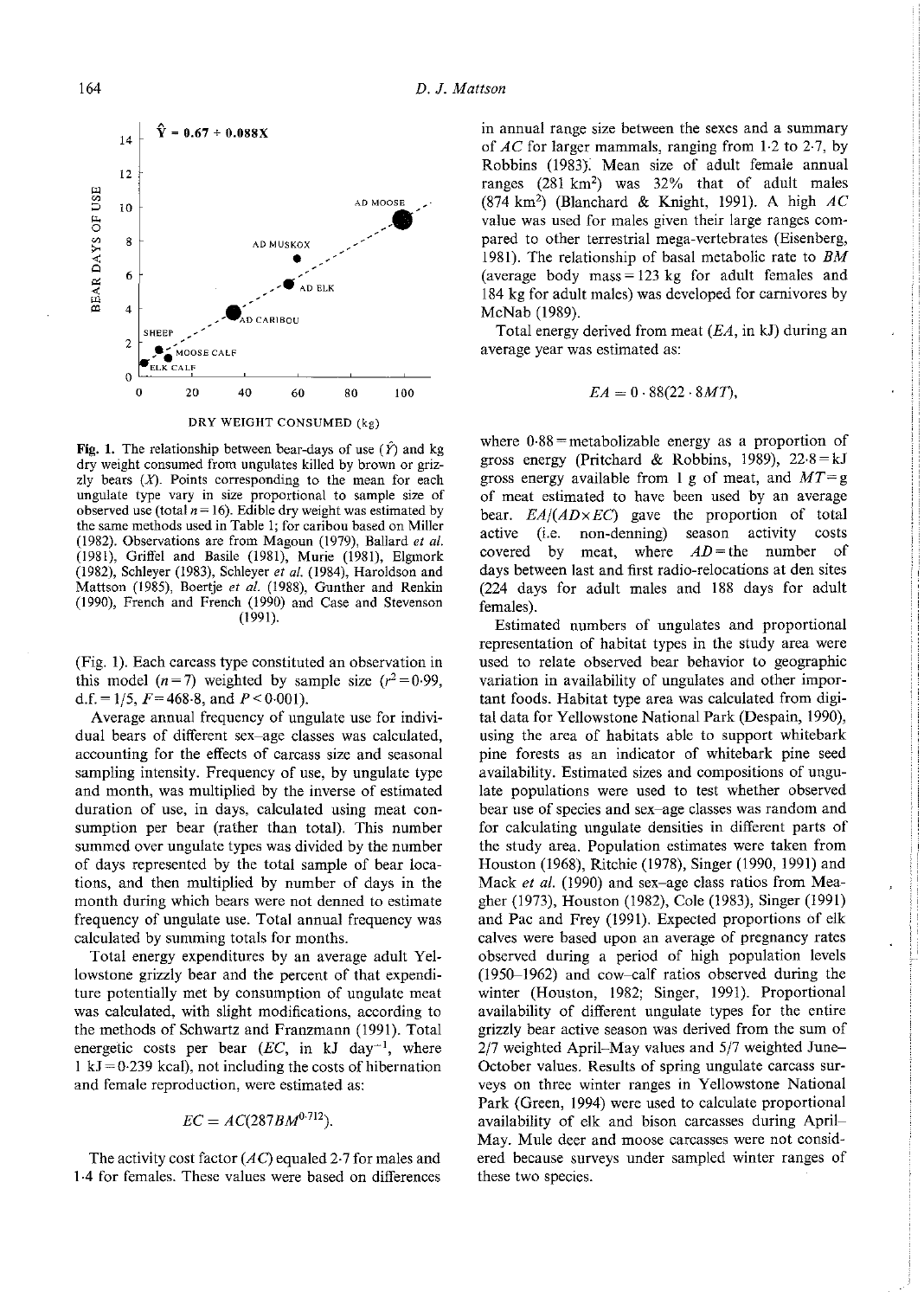Some analyses were stratified by season (April-May, June and July-October) to account for physiological changes in the bears and changes in availability of different carcass types. April-May corresponded to postdenning lethargy and the availability of winter-killed ungulates (Nelson et al., 1983; Green, 1994). June coincided with peak estrus among Yellowstone's grizzlies (Craighead *et a/.,* 1995), as well as peak elk calving (Johnson, 1951). July-October corresponded to elevated bear feeding typically associated with hyperphagia (Mattson et al., 1991).

Statistical analysis of relationships depended upon the data structure and hypothesis. Log-likelihood  $(G)$ tests were used for goodness-of-fit and contingency table analysis, where hypotheses dealt with the independence of frequency distributions. Fisher's exact test **was used where appropriate. The effects of several categorical factors and their interactions upon a categorical**  response were examined by modelling logits, using maximum-likelihood parameter estimation (Trexler & Travis, 1993). Because cell sample sizes were unequal, unbalanced analysis-of-variance (ANOVA) was used to address hypotheses regarding the equality of means or locations, employing parametric techniques where data were normal or could be normalized by transformations (ranks or natural log). Non-parametric techniques (Mann-Whitney (MW) and Kruskal-Wallis (KW) tests) **were used in the remaining cases. The Tukey-Kramer procedure was used for multiple comparisons of para**metric data (Day & Quinn, 1989); a non-parametric equivalent of the Tukey test for non-normal data (Zar, 1984); and a multiple comparisons procedure based upon angular transformations to compare proportions (Zar, 1984). Multiple comparisons were conducted only after a global test and at  $\alpha$  = 0.05.

Regression analysis was used to describe the relationships of: predation to species and body size; meat consumed by scavenging to carcass availability; prob**ability of carcass use by > 1 bear to carcass mass; and**  relative frequency of predation to ungulate density. **Transformations were used to normalize data or linear**ize relationships, weighted regression (by sample size) in **cases where measurement of the dependent variable was**  estimated with varied confidence (Weisberg, 1985), and logistic regression where the dependent variable was categorical and the independent variables continuous (Trexler & Travis, 1993). Where relevant, the effects of ungulate species were examined by analysis-of-covariance (ANCOVA), controlling for the effects of carcass body mass.

Where the hypothesis that an observed was not different from an expected frequency distribution had been rejected, individual classes were identified where **observed and expected proportions were not equal. Simultaneous Bonferroni confidence intervals were used**  to test equality of proportions for individual classes (Byers *et a/.,* 1984), and where two estimated distribu**tions were compared, confidence intervals varied with** 

sample sizes of both (Marcum & Loftsgaarden, 1980). Differences between observed and expected proportions were described by the Vanderploeg and Scavia electivity index  $(E)$  (Lechowicz, 1982), where:

$$
E_i = (W_i - [1/n])/(W_i + [1/n]), W_i = (r_i/p_i)/\Sigma(r_i/p_i),
$$

 $r_i$ =proportion of observations in the ith class,  $p_i$ = expected proportion in the ith class, and  $n =$  number of classes. This index potentially ranged from  $+1$  to  $-1$ , **with positive values indicating selection for and negative values selection against a given class.** 

#### **RESULTS**

During 1977-1992, 1773 aerial relocations from 158 different radio-marked bears were visited and sampled (I-56 observations per bear, 49% female and 39% subadult), during which 211 instances of ungulate use were observed. An additional48 observations of ungulate use by grizzlies were made during other related field work, not including ungulate carcass surveys (Green, 1994). Data were not collected systematically or at a comparable intensity from 1982 to 1985 because other study objectives were given priority. Observations of ungulate use were concentrated in Yellowstone Park, partly as a result of more intensive research in this area (Fig. 2).

#### **Differences among ungulates**

#### *Total and monthly consumption*

Most ungulate meat (53%) consumed by Yellowstone grizzly bears came from elk, followed by bison (24% ), moose (18%), domestic livestock (cattle, sheep, and horses; 4%) and mule deer (I%). Very little of other **ungulate species was eaten. The volumetric consump**tion of moose and bison was in excess (20 $\times$  and 3 $\times$ , respectively) of that expected by their relative numbers in grizzly bear range. Grizzlies procured 30% of all ungulate meat that they consumed by predation. Of the different species and sex-age classes, distinguishing carcasses that were scavenged from those obtained by predation, scavenged adult male bison, scavenged elk < 24 months old, and killed and scavenged adult female elk were the source of most meat eaten by grizzlies (Table 2). Elk calf predation provided 4% of total ungulate meat. Ungulates that died due to human intervention (i.e. road kills, domestic livestock, and bait) accounted for 8% of observations and 16% of total meat consump**tion.** 

Total consumption of ungulates  $(d.f. = 6/7, F = 2.4,$  $P = 0.033$ ) and the proportion contributed by predation varied among months (Fig. 3(a)). Consumption was highest in spring (April-May) and fall (September-October) and lowest in June and July. Average meat **consumed per observation was also lowest during June,**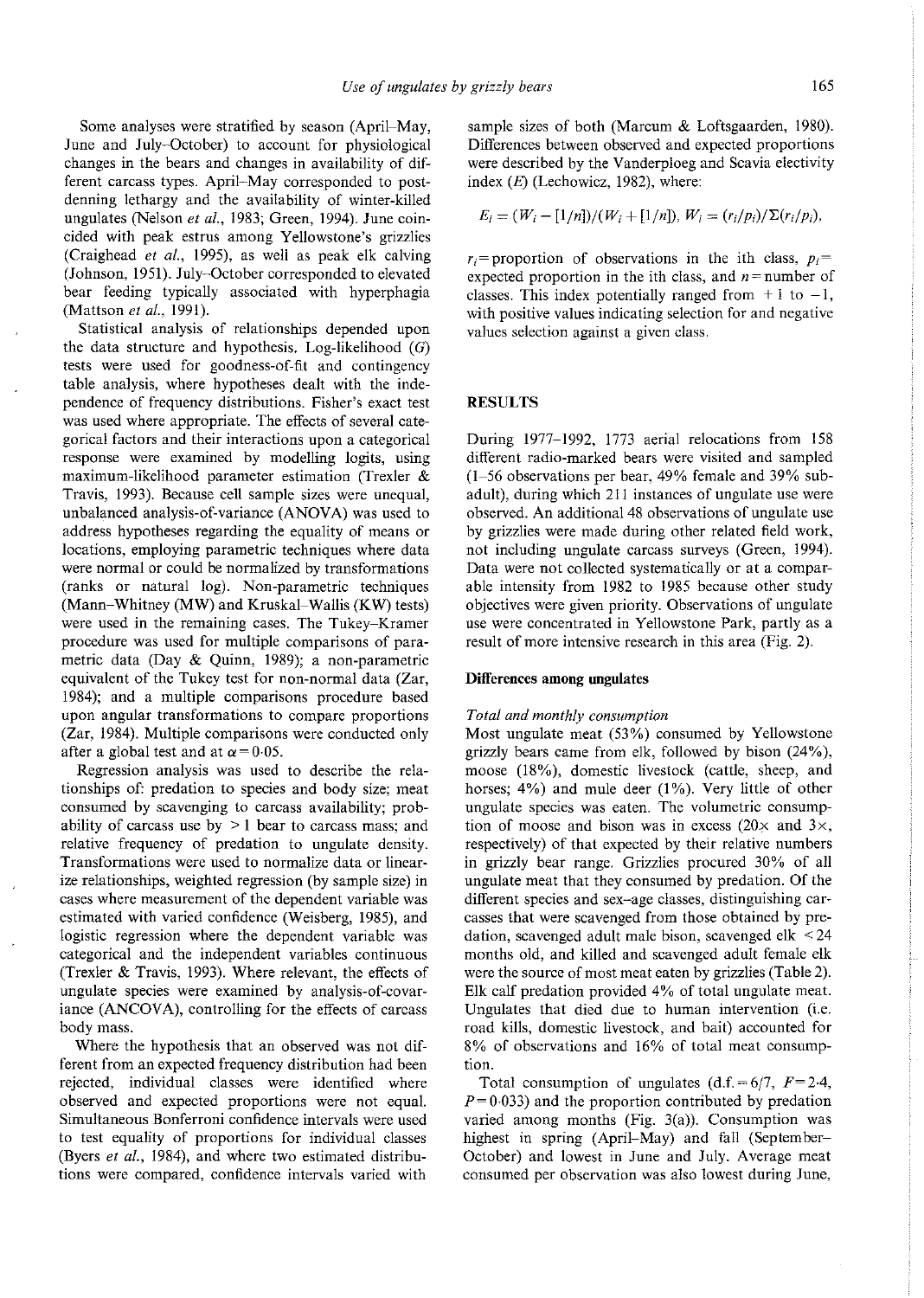

Fig. 2. Distribution of ungulates used by Yellowstone grizzly bears, 1977-1992.  $\bigcirc$ , predations;  $\bigcirc$ , scavenging. Yellowstone **National Park and the four gee-vegetation provinces (North, East, South, and West) that were used to stratify this analysis are also delineated.** 

but highest in May, August and September  $(d.f. = 6/160,$  $F=7.6$ ,  $P<0.001$ ) (Fig. 3(b)). Predation contributed relatively little (9%) of the total meat consumed during April-May, and contributed most to the bears' diet during October (58% of total ungulate meat) (Fig. 4). This was partly attributable to relatively more frequent predation on adult ungulates during July-October compared to the other two seasons (32% compared to 2% and 5% of the total observations for April-May and June; d.f. = 2,  $G = 23.3$ ,  $P < 0.001$ ). The relative frequency with which grizzlies used adult male ungulates by both scavenging and predation increased from II% during April-June to 47% after July (d.f. = 1,  $G_c$  = 29.1,  $P < 0.001$ ). Predation on elk calves was relatively most common during June, coincident with the calving season (71% compared to 24% and 3% during July-October and April-May;  $G=59.8$ ,  $P<0.001$ ). Relatively **more meat was estimated to have been consumed during August-October from examination of carcass remains**  compared to analysis of feces (Mattson *et a!.,* 1991). Predation on adult ungulates was most common and meal sizes the largest during this period (Fig. 3(a)).

**Total biomass consumed per carcass varied con**siderably among ungulate species and sex-age classes, and depended upon whether the animal was carrion or prey (d.f. = 11/175,  $F=49.6$ ,  $P<0.001$ ) (Table 2). Lar**gest amounts were consumed from scavenged male**  bison, and least from elk calf predations and mule deer, as expected primarily by differences in body mass. Among elk, however, bears consumed significantly more from prey than from scavenged animals of the **same sex-age class, and differences were associated pri**marily with the type of bear use rather than body mass of the ungulate.

#### *Selection of ungulate types*

The frequency with which bears used different ungulate types varied from that expected by availability of live animals during April-May  $(d.f. = 7, G = 63.2, P < 0.001)$ and June-October  $(G=65.3, P<0.001)$ , and year-round for predations  $(G=77.6, P<0.001)$ . Adult female elk were used less than expected and elk calves more than expected by relative availability during all seasons (Table 3). Among bison, adults were not preyed upon by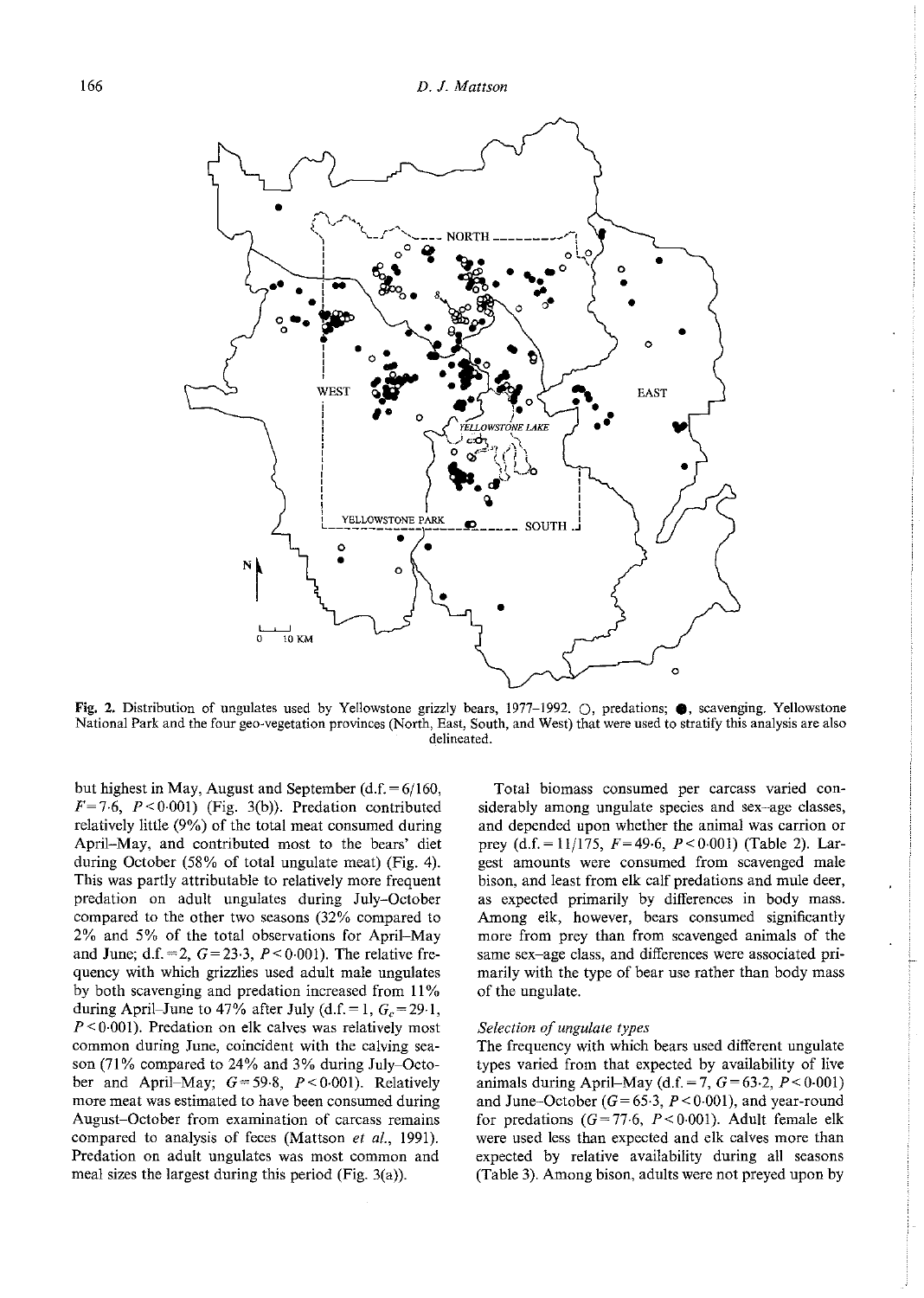|                                     | Sample size    |                | % Total<br>biomass | % Total<br>by predation | Mean total kg<br>per carcass |                  | Mean total kg<br>per bear |        |
|-------------------------------------|----------------|----------------|--------------------|-------------------------|------------------------------|------------------|---------------------------|--------|
| ngulate type                        | Total<br>Reloc | $\overline{X}$ |                    |                         | <b>SE</b>                    | $\boldsymbol{X}$ | <b>SE</b>                 |        |
| k                                   |                |                |                    | $43-0$                  |                              |                  |                           |        |
| $Calf$ ( $\leq 6$ months) predation | 39             | 29             | 3.8                |                         | 5e                           | 14               | 3bc                       | 0.5    |
| $6-24$ months, predation            | 6              | 6              | 2.6                |                         | 40                           | 4.2              |                           |        |
| 6–24 months, scavenging             | 25             | 17             | $10-4$             |                         | 15d                          | 1.6              | 7bc                       | $2-1$  |
| Adult female, predation             | 20             | 19             | 8.2                |                         | 56bc                         | 26               | 24abc                     | $6-2$  |
| Adult female, scavenging            | 25             | 18             | $8-4$              |                         | 22d                          | 36               | 15abc                     | 4.2    |
| Adult male, predation               | 13             | 10             | $6-2$              |                         | 54bc                         | 60               | 30abc                     | $10-0$ |
| Adult male, scavenging              | 14             | 10             | 6.5                |                         | 16d                          | 40               | 6bc                       | $2-3$  |
| Unclass. adult, predation           | 13             | 11             | 0.8                |                         |                              |                  |                           |        |
| Unclass. adult, scavenging          |                |                | 4.4                |                         |                              |                  |                           |        |
| Unclass., scavenging                | 4              | 4              | $2 - 0$            |                         |                              |                  |                           |        |
| son                                 |                |                |                    | $4-0$                   |                              |                  |                           |        |
| $0-24$ months, predation            | 2              |                | 0.9                |                         | 45                           |                  |                           |        |
| 0–24 months, scavenging             | 6              |                | 1·8                |                         | 24                           | $10-6$           |                           |        |

46-0

 $38.6$ 2-8

**Table 2. Relative biomass estimated to have been consumed from different ungulate types, for carrion vs prey, by Yellowstone grizzly bears, 1977-1992. The sample size (total and associated with sampling of radio-relocations), proportion of total biomass derived by predation, and average amount consumed per carcass, total and per bear, are also given for each ungulate type. Means followed by the** 

bears, yearlings were underused during June-October, and adult females were underused in April-May. Although statistically significant only during spring, selection  $(E)$  for moose was consistently the highest of all ungulates examined.

0-24 months, scavenging 6 4 1.8<br>
Adult female, scavenging 16 13 5.3 **Adult female, scavenging 16** 13 5-3<br> **Adult male, scavenging 28** 27 15-8

**0--24 months, predation** 3 2 0-5 **0--24 months, scavenging** 3 2 2-4 **Adult, predation** 7 6 7-6 **Adult, scavenging 11 9 7.1**<br> **Mule deer** 11 10 1.0 **Mule deer**  $\begin{array}{ccc} 2 & 5 & 11 & 10 & 1 \end{array}$ **Domestic livestock** 10 10 4-2

During spring, availability was better reflected in numbers of winter-killed rather than live ungulates. When observed spring bear use was compared to that expected by carcasses on ungulate winter ranges (Green, 1994), use was not independent of availability ( $d.f. = 5$ ,  $G = 1.4$ ,  $P = 0.923$ ; i.e. there was no apparent selection.

#### *Other features of predation*

**Ungulate type** 

Adult male, scavenging

Elk

**Bison** 

**Moose** 

Much of the edibles that Yellowstone's grizzlies consumed from moose (46%) and elk (43%) were obtained by predation, in contrast to meat obtained from bison (4% of the total for this species). Relative frequency of predation was correspondingly highest on adult moose and elk calves < 6 months old, and lowest on bison of all sex-age classes and elk  $>6$  months old (Table 2). Log-linear analysis of differences between ungulates that were prey and scavenged carcasses showed that **predation was associated with marrow condition**  (d.f. = 1, Wald  $\chi^2$  = 25.6, *P* < 0.001) and species (d.f. = 3, Wald  $\chi^2$  = 15.8, P = 0.001), but not with season or sexage cohort. Model fit was adequate (d.f.=2, Wald  $\chi^2 = 1.5$ ,  $P = 0.468$ , given that lower  $\chi^2$  values are associated with less difference between observed and

predicted frequencies (Knoke & Burke, 1980). Of ungulates used by grizzlies, elk and moose and carcasses with marrow fat  $\geq 70\%$  (classes 1-3) were much more likely to be prey than bison or mule deer or carcasses that had pink or red gelatinous bone marrow (classes 4-8).

 $10-6$ <br> $12-9$ 

 $\frac{6}{15}$ -6

67abc 11.9<br>2e 0.7

135ab

23

74abc 12.9 50ab 9.9<br>35ab 9.1 30abc 10.1

94abc 15-6 68ab 19-3<br>67abc 11-9

Results from this study were consistent with prior expectations that prey selection would vary with prey body mass (Vezina, 1985). Both electivity for prey  $(\hat{Y}_1, \text{ rank-transformed})$  and the relative frequency of predation  $(\hat{Y}_2)$ , natural log-transformed) were negatively related to usable carcass biomass  $(X, \text{ in } \text{kg} \text{ dry weight})$  $(P= 0.045$  and 0.026, respectively), conditional upon the species  $(d.f. = 4/4, F = 8.9, P = 0.028, and d.f. = 4/5,$  $F= 6.4$ ,  $P= 0.033$ , respectively, for the entire model):

$$
\hat{Y}_1 = 4.995 - 0.654X
$$
, and  
 $\hat{Y}_2 = 1.816 - 0.424X$ .

**Model intercepts were an average for the four ungulate species considered - elk, bison, moose, and mule**  deer. Controlling for the effects of body mass, electivity for moose was not only  $> 0$ , but was also greater than that for any other species. Relative frequency of predation was also related to species; and, controlling for mass, frequency was > 0 for moose and elk, and greater for moose than for bison.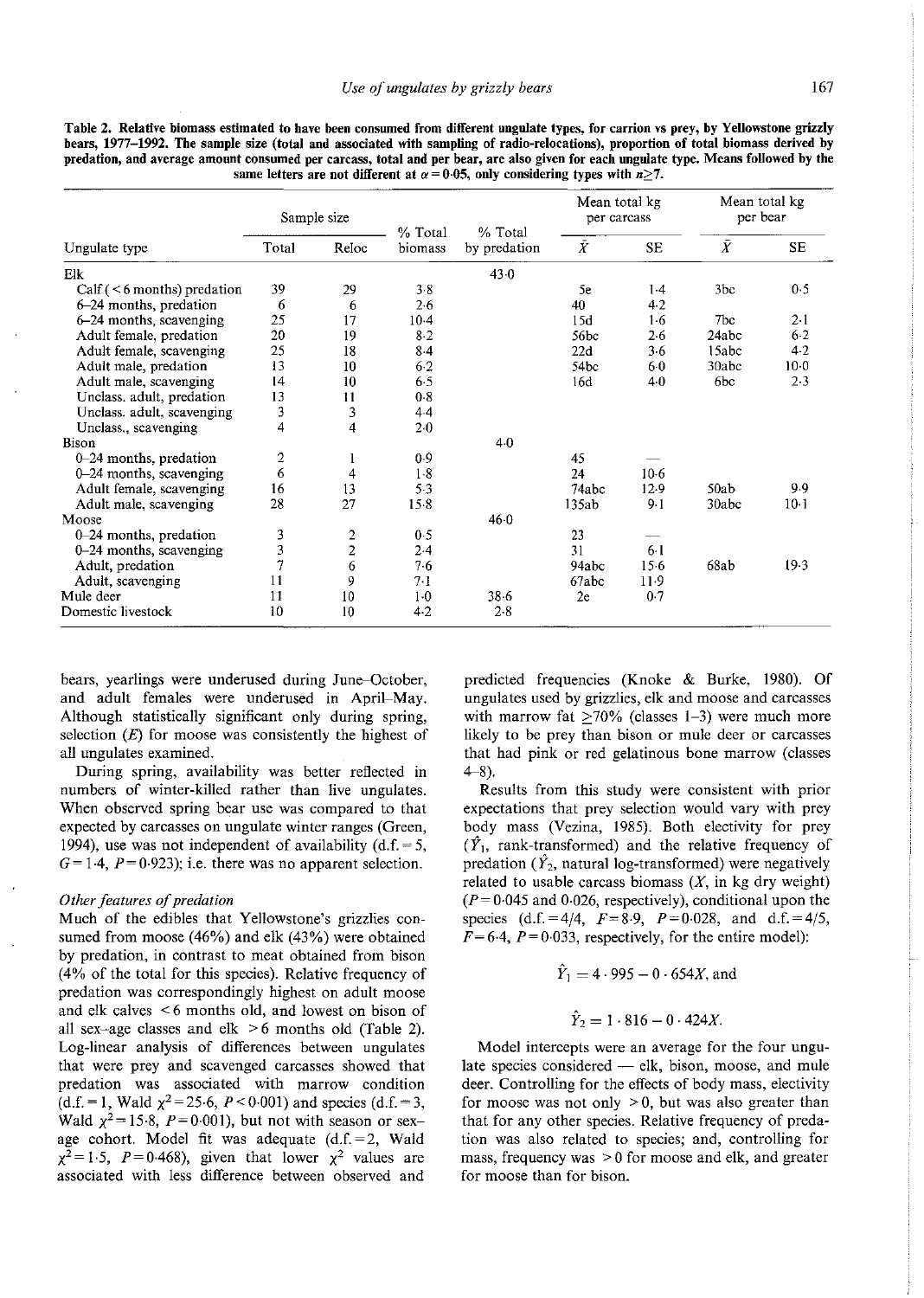



Fig. 3. Estimated (a) total volumetric consumption of ungulates; (b) mean total volume consumed by grizzlies from an ungulate carcass, by month, for Yellowstone grizzly bears, 1977-1992. The thick dashed line in (a) denotes relative volumes of ungulate remains (standardized to the entire active season) defecated by Yellowstone grizzly bears (Mattson et al., 1991), estimated by the product of mean ungulate volume per feces and number of feces collected per sampled radio-telemetry location (Mattson *et al.,* 1991). Standard errors are shown and monthly means denoted by the same letters are not different.

Monthly frequencies of grizzly bear predation on elk calves from this study were independent of those reported by another study (Gunther & Renkin, 1990) from open areas of central Yellowstone Park  $(d.f.=2)$ ,  $G=9.2$ ,  $P=0.010$ ). Calf predation was more frequent in July-August during this study (36% vs 4%), although both studies showed a June peak. In total, 69% of calf predations from this study occurred on forested sites,



Fig. 4. Estimated proportions of total ungulates consumed by Yellowstone grizzlies, 1977-1992, obtained from elk, bison, moose and other ungulates, and by predation vs scavenging, by month. Individual monthly proportions summed across months= 1. The thick solid line delineates the proportion of ungulate meat that was obtained by predation.

with a slightly greater proportion in cover July-August compared to May-June (75% vs 67%).

#### Differences among years

Total consumption of ungulates varied among study years. Greatest consumption was observed during 1980 and 1989, and least during 1981, 1986, 1990 and 1991 (Fig. 5). Consumption of meat acquired by predation was annually more varied prior to 1982 than after 1985 (for equality of variances,  $d.f. = 4/6$ ,  $F = 149.6$ ,  $P < 0.001$ ). There was no difference between the coefficients of variation for consumption of meat acquired by scavenging and meat acquired by predation for all years  $(d.f. = 11/11, F = 1.27, P > 0.50)$ , although there tended to be greater variation in scavenging compared to predation during 1986–1992 (d.f. =  $6/6$ ,  $F = 5.7$ ,  $P = 0.052$ ). Meat consumed by scavenging was not annually correlated with meat consumed by predation  $(n=11)$ ,  $r=0.210, P>0.50$ ).

There was no difference in annual consumption of ungulate meat, total or by predation, between early  $(< 84$ ) and late ( $> 85$ ) years of the study (MW tests;  $U=36$  (Z=0-49),  $P=0.626$ , and  $U=42$  (Z=1-46),  $P=0.144$ , respectively). The relative frequency of total predation (40% vs 27%, for early and late years;  $G<sub>c</sub>=2.54, P=0.111$ , and elk calf predation alone (23%) vs 17%;  $G_c = 0.65$ ,  $P = 0.421$ ) also did not differ between study periods. Even so, average meat consumed per carcass was greater during the early compared to late period (29.2 kg vs 21.0 kg; d.f. =  $1/151$ ,  $F=7.9$ ,  $P=0.006$ , for natural log-transformed values).

The relationship between frequency of scavenging during April-May and the number of winter-killed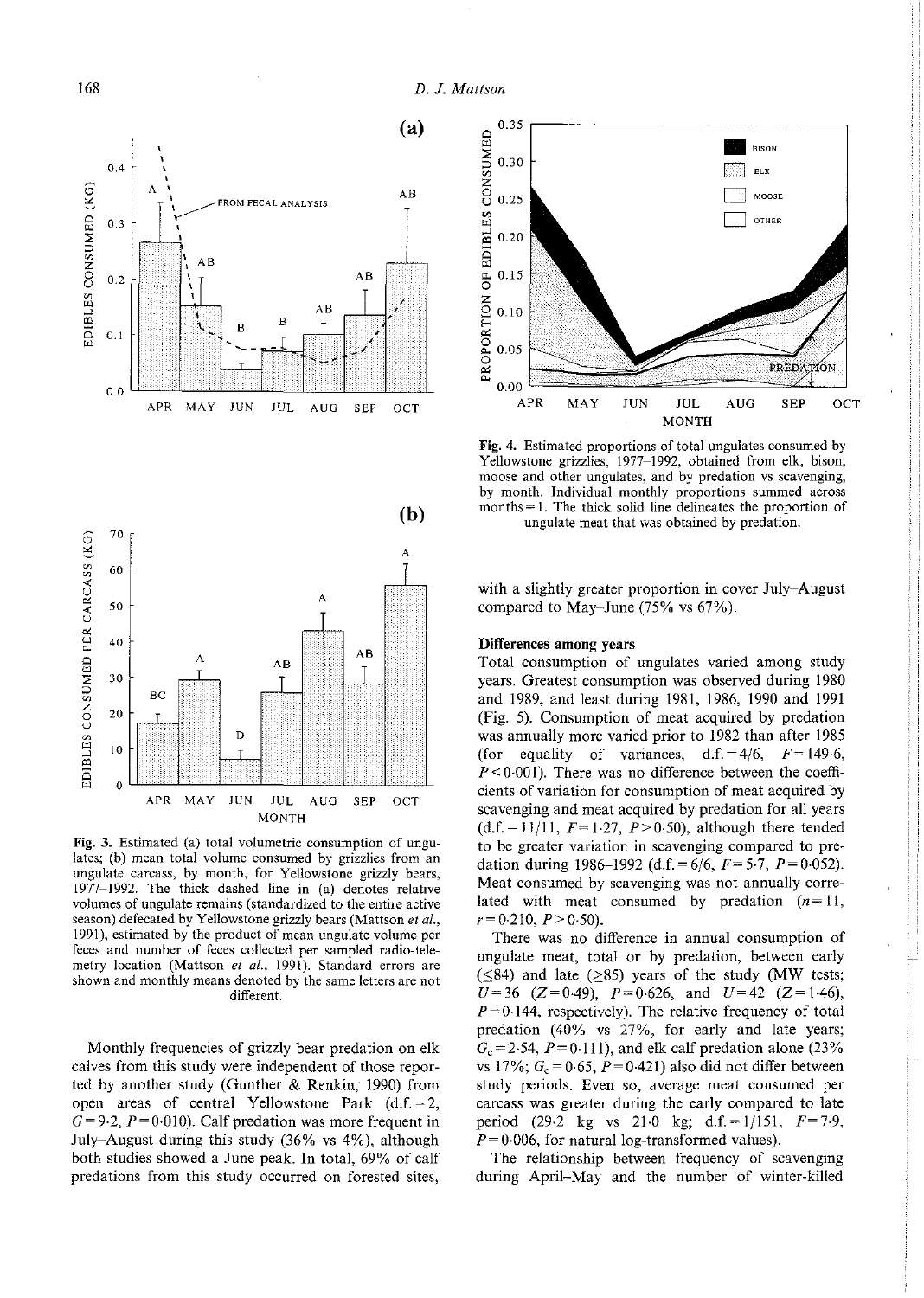| numbers of live animals in grizzly bear range. Electivity thus combines the effects of vulnerability (or relative availability as carrion) and<br>selection |                      |                           |           |  |  |
|-------------------------------------------------------------------------------------------------------------------------------------------------------------|----------------------|---------------------------|-----------|--|--|
| Ungulate type                                                                                                                                               | Spring               | Electivity<br>summer-fall | Predation |  |  |
| Elk                                                                                                                                                         |                      |                           |           |  |  |
| $Calf \leq 6$ months old                                                                                                                                    |                      | $0.12***$                 | $0.24***$ |  |  |
| 6–24 months old                                                                                                                                             | $0.28***$            |                           | 0.13      |  |  |
| Adult female                                                                                                                                                | $-0.58***$           | $-0.82***$                | $-0.80**$ |  |  |
| Adult male                                                                                                                                                  | $-0.33$              | $-0.41$                   | $-0.58$   |  |  |
| <b>Bison</b>                                                                                                                                                |                      |                           |           |  |  |
| $0-24$ months old                                                                                                                                           | $-0.08$              | $-0.85$                   | $-0.76$   |  |  |
| Adult female                                                                                                                                                | $-0.67$ <sup>*</sup> | $-0.67$                   | $-1.00$   |  |  |
| Adult male                                                                                                                                                  | $-0.01$              | 0.31                      | $-1.00$   |  |  |
| Moose                                                                                                                                                       | $0.45*$              | 0.58                      | 0.60      |  |  |
| Mule deer                                                                                                                                                   | $-0.13$              | $-0.13$                   | $-0.30$   |  |  |

**Table 3. Electivity (E) for different ungulate types during spring (April-May) and summer-fall (June-October), and for predation yearlong by Yellowstone grizzly bears, 1977-1992. Electivity is based upon comparing observed frequency of use with that expected by numbers of live animals in grizzly bear range. Electivity thus combines the effects of vulnerability (or relative availability as carrion) and** 

<sup>a</sup>Using Bonferroni simultaneous confidence intervals.

denotes significance at  $\alpha$  = 0.05.

significance at  $\alpha = 0.10$ .

carcasses on winter ranges,  $1986-1990$ ,  $(d.f. = 1/2)$ ,  $F=58.5$ , and  $P=0.016$ ) was more consistent with a type II than a type III functional response (Holling, 1959) in that the response appeared to be asymptotic and curvilinear (Fig. 6). The relationship was similar regardless of whether carcass counts from the Firehole or Northern winter ranges (Green, 1994) were used, and so was based on values averaged from both ranges. Although **inconclusive because of a small sample size, these results**  indicated that use exceeded half-saturation  $(0.5(dy/dx))$ at  $\hat{Y} = 0$ ) during six of the study years and three-quarters-saturation (0.25(dy/dx) at  $\hat{Y}=0$ ) during three years (in 1980, 1989 and 1992).



**Fig. 5. Estimated annual volumetric consumption of ungulates by radio-marked Yellowstone grizzly bears, 1977-1992. Estimates were adjusted to compensate for variation in annual and monthly sampling intensities and for sampling biases attributable to ungulate body size. Totals attributable to predation and scavenging are also shown.** 

Annual frequency of ungulate use, June-October, was negatively related to the consumption of whitebark pine seeds during the same months. Annual consumption of whitebark pine seeds by grizzlies was either high or low because of an abrupt inflection in the relationship between bear use and seed crop size (Mattson & Reinhart, 1994). Years were accordingly classified as use or non-use based on a cut-point of 20% frequency of pine seeds in grizzly bear feces (Mattson *et al.*, 1992). If years were also classified by frequency of ungulate use during June–October, with a cut-point  $= 8$ , then high levels of



**Fig. 6. The relationship between frequency of scavenging, April-May, and the number of ungulate carcasses on survey routes, averaged between two major ungulate winter ranges**  (Green, 1994), for Yellowstone grizzly bears, 1986–1990 ( $n=4$ ) and  $n = 5$  for the Northern and Firehole winter ranges, **respectively). The relationship assumes and is consistent with a**  type II functional response (Holling, 1959).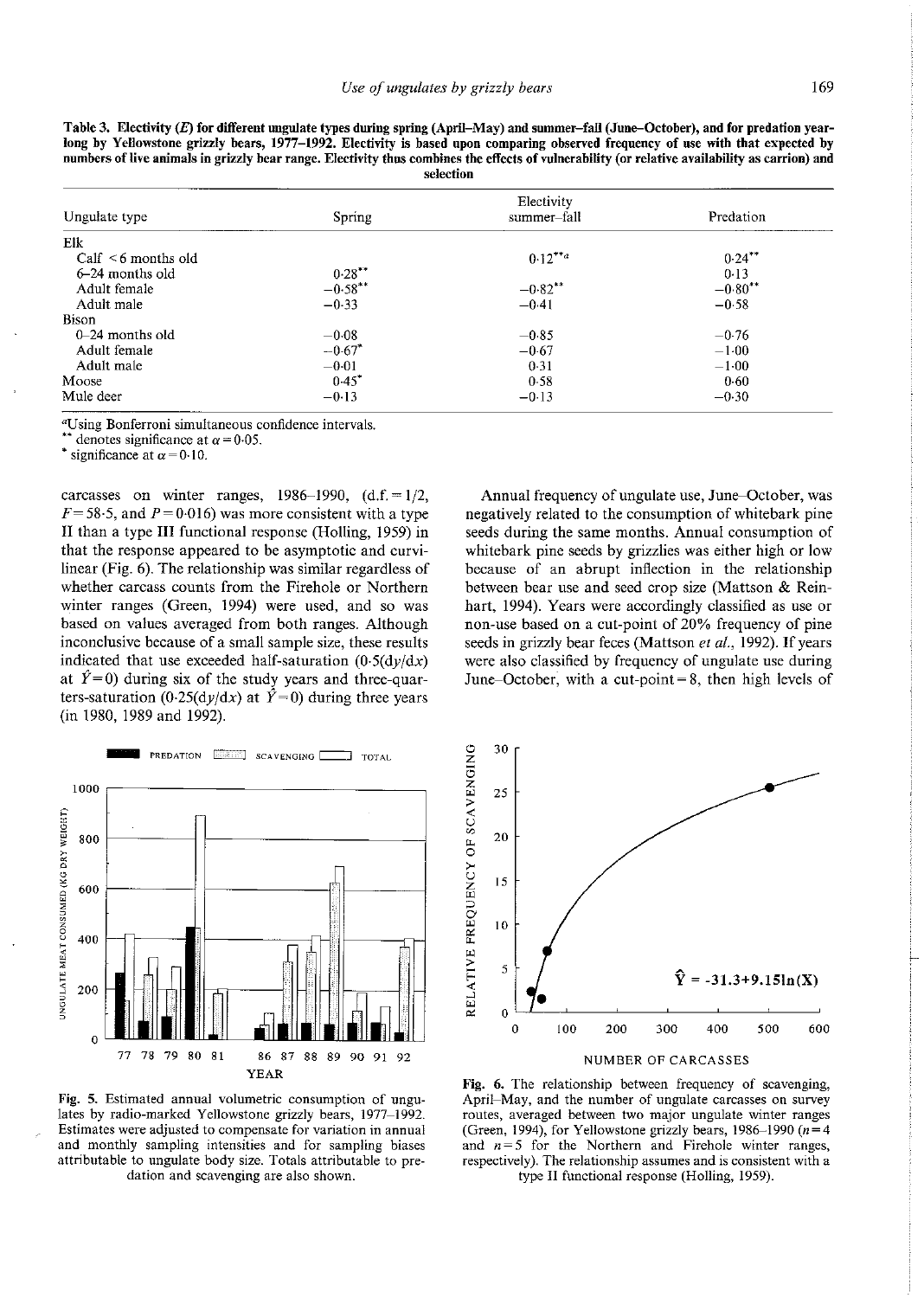

EDIBLE BIOMASS (KG DRY WEIGHT)

**Fig. 7. The relationships between the percent of ungulate carcasses consumed by Yellowstone grizzly bears (bounded by 95% Cis), edible biomass of the ungulate (by methods in**  Table 1), and whether the ungulate was prey or carrion, for **1977-1992. Percentages were averaged by ungulate species and sex-age class.** 

ungulate and whitebark pine seed use were mutually exclusive. Similarly, frequency of ungulate use was  $2.1 \times$ greater during years when grizzlies did not use pine seeds compared to years when they did (11·0 vs 5-2; KW test,  $U=33$  ( $Z=2.4$ ),  $P=0.016$ ).

#### **Intra- and interspecific competition**

When total meat consumed from a carcass was divided by the number of bears estimated to be present, this measure of meat/bear differed among ungulate types  $(d.f. = 8/156, F = 5.2, P < 0.001,$  for natural log-transformed values). Individual bears consumed the most meat, on average, from adult moose prey and scavenged adult female bison, and the least meat from all classes of scavenged elk, as well as elk calves that were prey (Table 2). Meat/bear from adult female elk kills was not **>meat/bear from their scavenged counterparts, in con**trast to a marked difference between these types of use for adult male elk.

The probability that only one bear used a carcass  $(\hat{Y})$ was negatively related to total meat consumed  $(X, \text{ in } \text{kg})$ dry weight) (d.f. = 1, Wald  $\chi^2$  = 25.5, P < 0.001):

$$
Logit(\hat{Y}) = 2 \cdot 78 - 0 \cdot 023X.
$$

Probability of involvement by  $>1$  bear was 6% where meat consumption was  $\leq 25$  kg, 17% where consumption was 26-75 kg, and 52% where consumption exceeded 75 kg.

The percent of available biomass consumed by grizzlies varied by whether the ungulate was scavenged or their prey and, for scavenged carcasses, with body mass (Fig. 7). Percent consumption  $(\hat{Y})$  was  $1.7 \times$  greater for prey compared to scavenged animals (90% vs 54%; MW test,  $U = 2322$  ( $Z = 6.87$ ),  $P < 0.001$ ), and increased as biomass potentially available from carrion  $(X)$ increased (weighted regression,  $d.f. = 1/3$ ,  $F = 35.5$ ,  $P = 0.010$ :

$$
\hat{Y} = 73 \cdot 7 - 1159(1/X).
$$

Because of this relationship, the difference between percent of available biomass consumed from prey and scavenged carcasses diminished with body mass of the ungulate, even though grizzlies still consumed a larger portion of large-bodied  $(>50 \text{ kg}$  available biomass) prey compared to large-bodied carrion (1-3x more; MW test,  $U=479$  (Z=4.99),  $P < 0.001$ ). This relationship also predicted that very little would be scavenged by grizzly bears from carcasses with  $\leq 16$  kg usable biomass (e.g. elk calves < 6 months old and mule deer).

#### **Differences among bears and areas**

#### *Differences among sex-age classes*

Meat consumption varied substantially among grizzly bear sex-age classes (Tables 4 and 5). The frequency with which adult males used ungulates relative to all other activities was roughly  $2.4 \times$  that of adult females and subadult males and  $7.2\times$  that of subadult females  $(d.f. = 3, G = 29.3, P < 0.001)$ . However, there was no difference in the relative frequency of predation and scavenging among adult males, adult females, and sub-

Table 4. Estimated use of ungulates by different grizzly bear sex-age classes, Yellowstone area, 1977-1992; considering relative **frequency of ungulate use at sampled radio-relocations, numbers of ungulates used and total ungulate biomass consumed per year, frequency of ungulate use per day during the non-denning period, and relative frequency of ungulate use that was by predation. Subadults**  were considered to be  $\leq$ 5 years old. Proportions followed by the same letter in rows were not different at  $\alpha$  = 0.05

|                                                    | Grizzly bear sex-age class |                   |                   |                 |  |  |
|----------------------------------------------------|----------------------------|-------------------|-------------------|-----------------|--|--|
| Ungulate use                                       | Adult male                 | Adult female      | Subadult male     | Subadult female |  |  |
| Relative frequency                                 | 0.12a                      | 0.05 <sub>b</sub> | 0.05 <sub>b</sub> | 0.02c           |  |  |
| Number bear <sup>-1</sup> year <sup>-1</sup>       | $13-8$                     | $5-5$             | 4.8               | $1-1$           |  |  |
| Biomass (kg) bear <sup>-1</sup> year <sup>-1</sup> | 311                        | 109               | 99                | 34              |  |  |
| Number bear <sup>-1</sup> active day <sup>-1</sup> | 0.048                      | 0.021             | 0.016             | 0.004           |  |  |
| Relative frequency by predation                    | 0.42a                      | 0.25a             | 0.21a             | 0.22a           |  |  |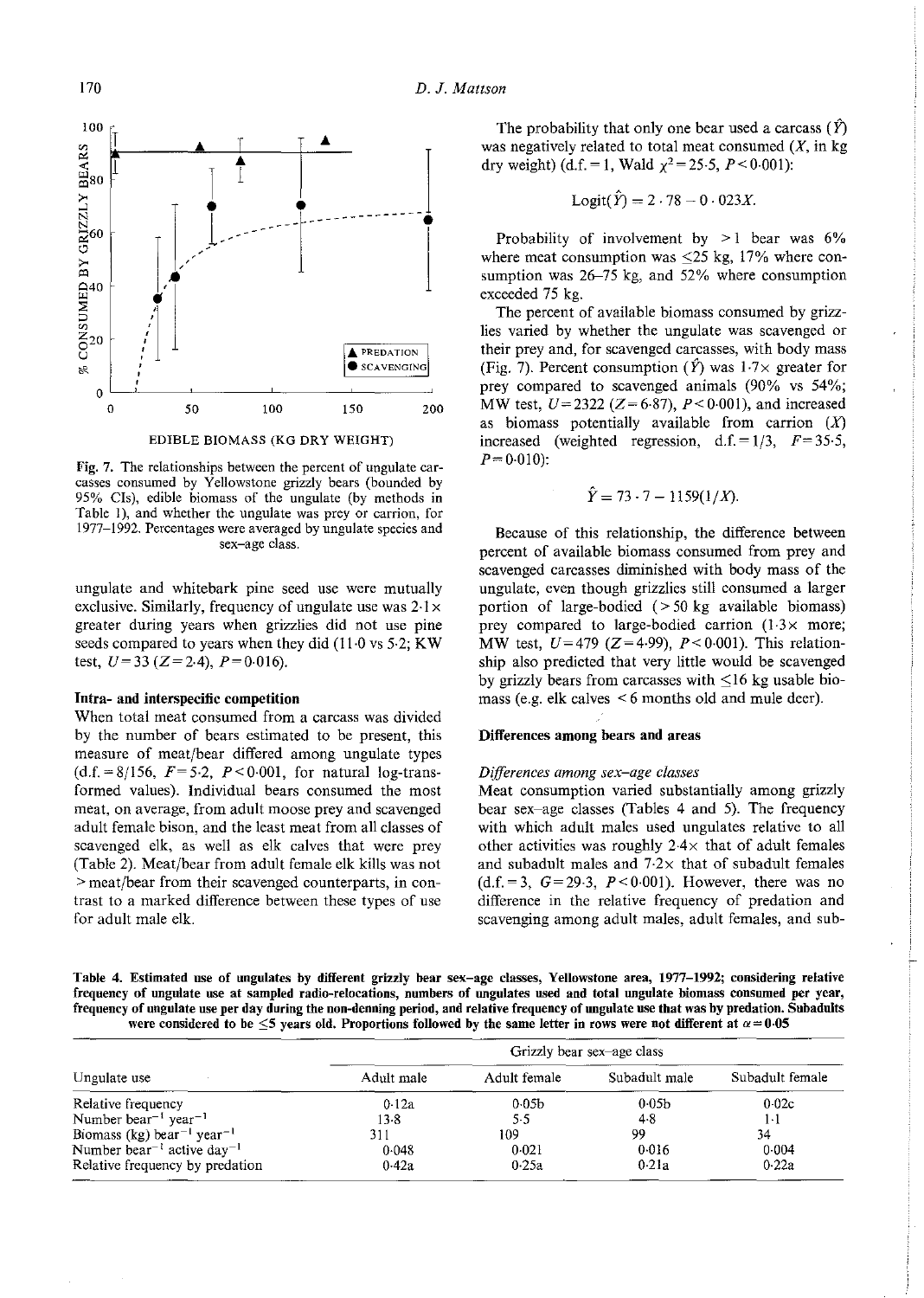**Table 5. Estimated annual per capita frequency with which adult Yellowstone grizzly bears used different ungulate types, for males and females, 1977-1992** 

|                                          | Grizzly bear adults |             |  |  |
|------------------------------------------|---------------------|-------------|--|--|
| Ungulate type                            | Male                | Female      |  |  |
| Elk                                      |                     |             |  |  |
| Calf $($ < 6 months) predation           | 2.8                 | 0.8         |  |  |
| 6–24 months, predation                   | 0.2                 | 0.2         |  |  |
| 6–24 months, scavenging                  | 2.8                 | $1-1$       |  |  |
| Adult, predation                         | 2.0                 | $0-4$       |  |  |
| Adult, scavenging                        | $3-2$               | $2-0$       |  |  |
| Bison                                    |                     |             |  |  |
| 0-24 months, scavenging<br>and predation | 06                  | 0.04        |  |  |
| Adult, scavenging                        | 0.8                 | 0.3         |  |  |
| Moose                                    |                     |             |  |  |
| 0-24 months, predation                   | $0-3$               | ${}_{0.01}$ |  |  |
| Adult, predation                         | 0.5                 | < 0.01      |  |  |
| Adult, scavenging                        | < 0.01              | 0·1         |  |  |
| Mule deer                                | 0.8                 | 0.6         |  |  |
| Other                                    | 0.4                 | < 0.01      |  |  |

adults (d.f. = 2,  $G = 3.8$ ,  $P = 0.148$ ). Few observations of ungulate use by subadults precluded use of these bears **in other analyses of differences among sex-age classes.**  Adult males used  $\approx$  2.5 $\times$  as many ungulates and consumed  $\approx$  2.9 $\times$  as much ungulate meat compared to adult females. There was also no difference in the variance of ungulate use (arcsin-transformed proportions) among individual males  $(n=6)$  compared to individual females  $(n=20)$   $(d.f. = 5/19, F=1.02, P>0.50)$ , using animals with  $\geq 20$  sampled locations and  $>50\%$  of the sample from their adult years.

Ungulates potentially contributed enough energy, on average, to cover  $\sim 88\%$  of basic activity costs for adult male grizzlies during the non-denning period. For females, this figure was  $\sim 75\%$ , but without considering their energetic costs of reproduction and lactation. Assuming that activity costs used in these calculations were approximately 80% of total for adult males and 60% of total for adult females (Sizemore, 1980), energy from ungulate meat potentially covered  $\sim$  70% and 56% of total energetic costs for the two respective sexes.

#### *Differences among areas*

Seasonal ungulate densities and the proportional area of high-value habitat complexes varied among broad geovegetation provinces of the study area (Fig. 2 and Table 6). Compared to other areas, the West contained proportionately the fewest sites able to support whitebark pine forests (the source of high-energy-content pine seeds) and the least mesic non-forest area where grizzlies frequently grazed and excavated roots (Mattson *et al.*, 1991; Mattson, 1997a,b). Densities of large ungulates (elk and bison) were substantially higher in the North year-round compared to anywhere else.

Bear use of ungulates, as a proportion of the bears' total activity (d.f. = 3,  $G=18.2$ ,  $P<0.001$ ), and the fre-

quency of predation relative to scavenging (Fisher's exact test,  $n = 105$ ,  $P < 0.001$ ), also varied among areas. Relative frequency of total ungulate use was greatest in the North and West while the proportion of that use attributable to predation was highest in the North and lowest in the East. Total ungulate use was most frequent either where densities of large ungulates were highest (North) or where availability of whitebark pine and mesic non-forest habitat was lowest (West). Relative frequency of predation  $(\hat{Y}, \text{arcsin-transformed})$  was positively related to year-round densities of elk and bison  $(X,$  natural log-transformed, weighted for season duration) (d.f. =  $1/2$ ,  $F = 23.5$ ,  $P = 0.040$ ):

$$
\hat{Y} = -24 \cdot 9 + 12 \cdot 8X.
$$

#### **DISCUSSION**

#### **The importance of ungulates to grizzly bears**

Although the energy estimates presented here are necessarily ball-park approximations, they are consistent with the hypothesis that Yellowstone grizzly bears derived much of their energy from ungulates. Even if actual contributions were less, this difference would have to be quite large to support a different conclusion. The frequency of ungulate use by individual grizzlies corroborate the importance of ungulate meat. The 5·5- 13·8 ungulates scavenged and killed by an average Yellowstone grizzly each year betoken a major dietary contribution when compared to the 8·5-16·6 ungulates killed on average by smaller-bodied, but strictly carnivorous, wolves *Canis lupus* (Keith, 1983).

This prominence of ungulates in the Yellowstone grizzly bear diet is plausible. The Yellowstone area supports some of the highest native ungulate densities in North America (especially compared to many wolf study areas (Fuller, 1989). Furthermore, when grizzly **bear diets are estimated from uncorrected fecal analysis,**  there will be a very strong bias against meat use (Hewitt, 1989). Most prior assessments of ungulates in grizzly bear diets or the importance of ungulates to grizzly bear populations are, therefore, not reliable, as is the often**stated assertion that interior grizzly bears are almost**  wholly vegetarians. More useful assessments will use scat correction factors (Hewitt, 1989) or, as in this study, estimates based upon carcasses (Boertje *et a/.,*  1988; Schwartz & Franzmann, 1991), with the proviso that sampling biases attributable to ungulate body size are corrected (Mills, 1991).

#### **Variation in ungulate use**

The frequency with which Yellowstone grizzly bears used ungulates varied considerably among months, years, and parts of the study area. This result was consistent with the varied food habits of Yellowstone's grizzlies (Mattson *et a/.,* 1991). Vulnerability of ungulates to bears was likely affected by several factors,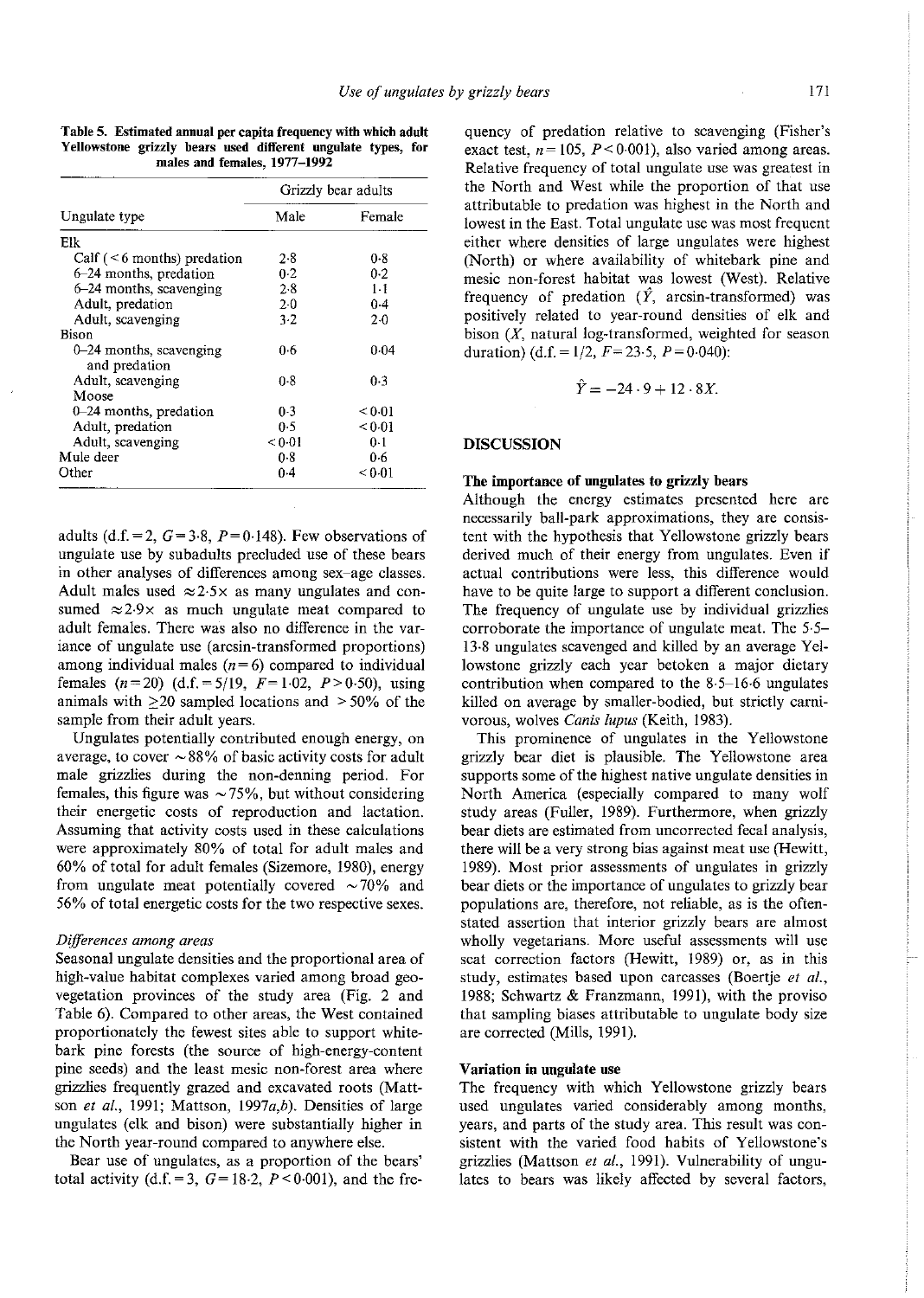**Table 6. Relative frequency of ungulate use and proportion of that use by predation for grizzly bears, 1977-1992, by geo-vegetation province in the Yellowstone study area. Estimated ungulate densities, by species, and proportions of province in high-value habitat complexes are also given. No habitat data were available for the East. Proportions followed by the same letter in rows are not different at**   $\alpha=0.05$ 

|                                                   | Geo-vegetation province |         |                    |                    |  |  |
|---------------------------------------------------|-------------------------|---------|--------------------|--------------------|--|--|
| Province attributes                               | West                    | North   | East               | South              |  |  |
| Bear use of ungulates                             |                         |         |                    |                    |  |  |
| Relative frequency                                | 0.083a                  | 0.072a  | 0.025 <sub>b</sub> | 0.038 <sub>b</sub> |  |  |
| Proportion by predation                           | $0.27$ bc               | 0.67a   | 0.12c              | 0.43 <sub>b</sub>  |  |  |
| Ungulate densities $(n/100 \text{ km}^2)$         |                         |         |                    |                    |  |  |
| Elk                                               | $13^a/76^b$             | 389/288 | 107/59             | 13/170             |  |  |
| Bison                                             | 28/28                   | 10/8    | $\lt$ 1            | 5/7                |  |  |
| Mule deer                                         | 1/18                    | 51/60   | 264/246            | 1/29               |  |  |
| Habitat complexes (proportionate area) $\epsilon$ |                         |         |                    |                    |  |  |
| Whitebark pine sites <sup>d</sup>                 | 0.046                   | 0.148   |                    | 0.174              |  |  |
| Mesic non-forest <sup>e</sup>                     | 0.029                   | 0.177   |                    | 0.049              |  |  |
| Total area $(km2)$                                | 6130                    | 5880    | 5410               | 5640               |  |  |

<sup>a</sup>Winter-spring estimate. hSummer~fall estimate.

cproportions calculated from digital map data only for areas in Yellowstone National Park.

*dAbies lasiocarpa/Vaccinium scoparium — Pinus albicaulis* habitat type phase, alone and in complex with other habitat types (Mattson & Reinhart, 1994).

*e Festuca idahoensis* ~Agropyron *caninum* and *Artemisia canal F. idahoensis* habitat types, and *A. tridentata/F. idahoensis* ~Geranium *viscosissimum* phase (Mueggler & Stewart, 1980).

given that grizzlies are versatile yet relatively illequipped for cursorial predation (Van Valkenburgh, 1985, 1989).

As anticipated, bear use of ungulates was related to whitebark pine seed use and densities of large-bodied ungulates. After May, when virtually all winter-kills had been scavenged (Green, 1994), grizzlies used ungulates the most during years when they used pine seeds the least. Ungulate use was also greater, aside from the effects of ungulate densities, in areas with fewer whitebark pine stands. For these reasons, it is likely that grizzly bear use of ungulates was in part compensatory to limited availability and use of whitebark pine seeds.

Total ungulate numbers also seemed to affect bear use, especially through availability of carrion on ungulate winter ranges. The relationship of April-May ungulate use to carcass numbers was consistent with a satiation or type II functional response, in that a continually smaller portion of added carcasses was apparently used by grizzlies. According to these results, demand by grizzly bears approached saturation ( $\leq$ onequarter of  $dy/dx$  at carcass use frequency = 0) in only 3 of the 12 study years, and came closest to saturation during the mass ungulate die-off of 1989 that followed a severe drought and extensive wildfires during 1988 (Green, 1994). Frequency of ungulate use was similarly highest in the part of the study area with highest ungulate densities.

Yellowstone's grizzlies consumed the most ungulate meat during early and late months of the active season, in common with grizzlies in the eastern Rocky Mountains of the United States (Kendall, 1986; Aune & Kasworm, 1989) and brown bears throughout most of

the former Soviet Union (e.g. Ustinov, 1965; Novikov *et a/.,* 1969; Zavatskii, 1978; Kaletskaya & Filinov, 1986). The April-May peak was associated with the highest frequency of scavenging and the greatest seasonal availability of carrion (Green, 1994). During the fall, bears consumed substantial amounts of both prey and carrion that were more equally comprised of elk, moose, and bison compared to other seasons. This season's use also coincided with the overlapping ruts of bison (July-August), elk (September), and moose (September-October), during which bulls were weakened, sometimes disoriented, and occasionally killed by each other (McHugh, 1958; Coady, 1982; Houston, 1982). The four-fold increase in the relative frequency with which grizzlies used adult male ungulates between April-July and August-October can thus be explained by greater vulnerability and mortality of bulls during the rut.

Even though use of ungulates by Yellowstone grizzlies was annually quite varied, there was no basis for concluding that either total ungulate use or frequency of predations on adults and calves was different between early ( $\leq$ 1984) and late ( $\geq$ 1985) years of the study. If anything, predation and total use were slightly greater earlier, possibly due to a lower frequency of good pine seed crops (Mattson et al., 1992). Regardless, bear consumption of ungulates did not increase with herd sizes, possibly because this consumption was more directly related to availability of carrion and whitebark pine seeds than simply to numbers of live ungulates.

#### Use of different ungulate species and sex-age classes

Elk and bison accounted for  $> 75\%$  of the ungulate biomass consumed by Yellowstone grizzly bears, while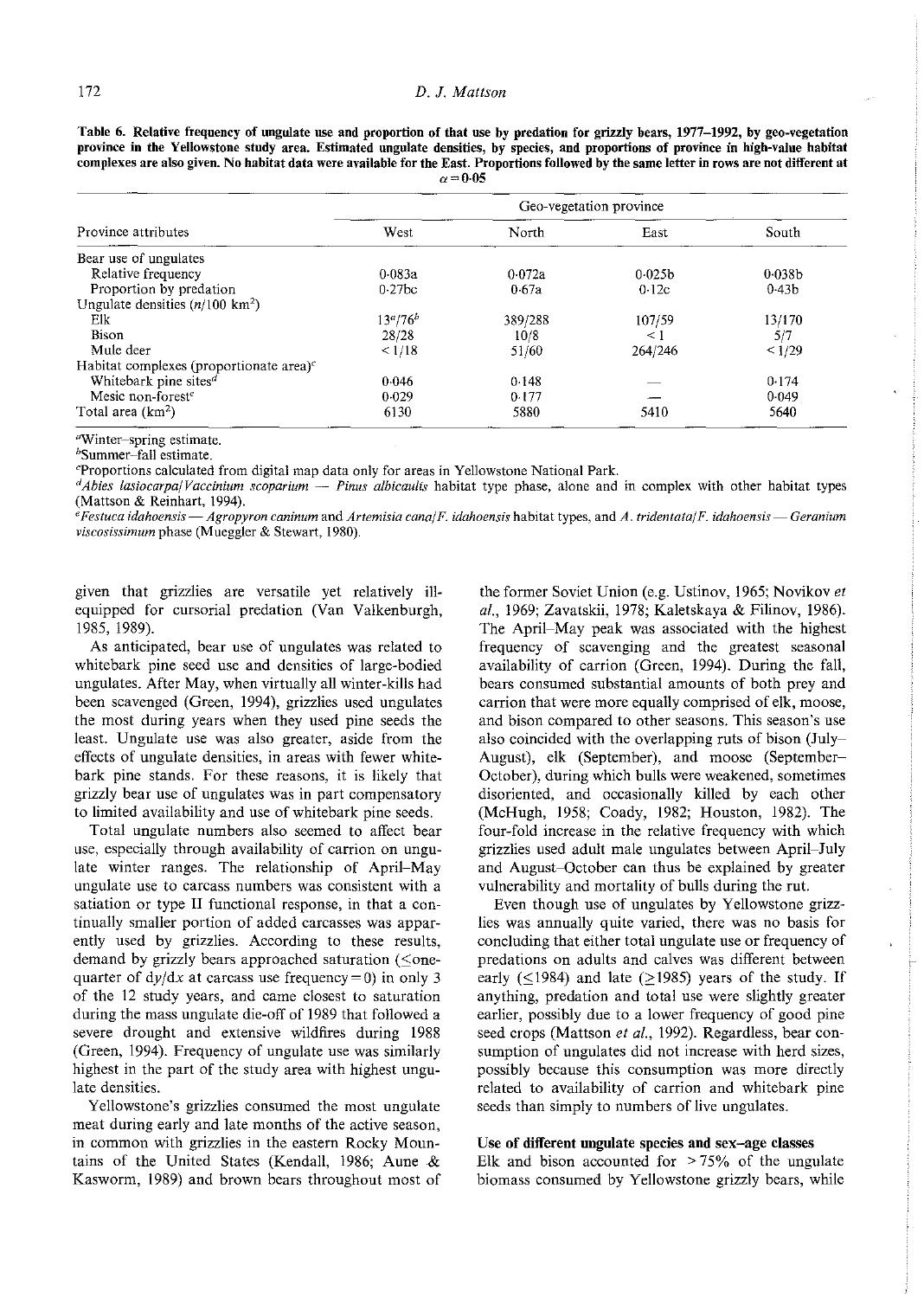bison and moose contributed to the Yellowstone grizzly bear diet far in excess of their relative numbers in grizzly bear range. This could partly be explained by the greater edible biomass on individuals of these two species, as well as the implicit likelihood that grizzlies would consume a larger portion of that which was available (Green, 1994). There was an additional tendency for Yellowstone's grizzlies to select moose. In contrast, despite the frequent use of mule deer and young elk calves by bears, they obtained relatively little meat from these two types of ungulates. Again, this could be partly explained by body mass. Both ungulates were among the smallest used by bears, and mule deer **were often used as carrion, in competition with other scavengers.** 

Even though grizzlies selectively favored elk calves for predation, the contribution of these ungulates to the grizzly bear diet was inherently limited, not only by small body size, but also by marked declines in vulnerability after June and July (Gunther & Renkin, 1990). This does not mean that elk calf predation was infrequent during June, or that areas where this behavior **occurred did not warrant management consideration,**  but rather that Yellowstone's grizzlies were not critically dependent upon this food source.

#### **Features of predation**

Approximately one-third of the ungulates used by Yellowstone grizzly bears were their prey, corresponding to  $\approx$  1.4-5.8 ungulates killed per adult bear per year, depending upon whether the bear was female or male. This rate was less than the 5·4 calves and 1·5-3·9 adults estimated to have been killed each year by grizzlies in east-central Alaska (Boertje et al., 1988), but comparable to the 1·4-6·4 moose calves killed by black bears each year on the Kenai Peninsula of Alaska (Schwartz & Franzmann, 1991). Despite this relatively high frequency of predation, these results contrasted with Cole's (1972) observation that the majority of elk used by Yellowstone grizzlies were their prey. This may be due to differences in methods. Cole's study was based upon **daylight observations in open areas, and was restricted**  to a relatively small portion of Yellowstone National Park.

Yellowstone grizzlies clearly benefited from predation. Most important, they were able to consume a larger portion of edible biomass at kills compared to scavenged carrion. In an area with some of the highest coyote *Canis /atrans* densities in North America (Crab**tree, 1993), competition with these more numerous scavengers for carrion was intense, especially for the**  more frequent smaller-bodied carcasses (Green, 1994). **Grizzlies dominated other scavengers at carcasses (see**  Servheen & Knight, 1990), but many carcasses were consumed before any bear could find them (Green, 1994).

Yellowstone grizzlies apparently preyed more heavily upon smaller-bodied ungulates, and rarely killed the

largest ungulates in their range  $-$  adult bison. Strong selection for younger and smaller-bodied prey, especially within a species, has also been observed for the spotted hyena (Kruuk, 1972; Mills, 1990), and for wolves preying upon bison (Van Camp & Calef, 1987; Carbyn *eta/.,* 1993), moose (Mech, 1970; Peterson *et a/.,* 1984), and elk (Carbyn, 1983; Huggard, 1993). This pattern contrasts with the predictions of more simplistic optimal foraging models (see Stephens & Krebs, 1986) that anticipate predation upon the largest possible prey **as a means of maximizing net energy return.** 

**Given that grizzly bears are omnivores and well**suited to scavenging, their predatory activity likely depends upon availability of other feeding opportunities and the risks of injury. The benefits of predation relative to scavenging likely diminished for grizzly bears with increased ungulate body size, and plateaued for consumption of ungulates with  $>50$  kg of edible biomass. On the other hand, ungulates with  $\leq 16$  kg of edibles appeared to be virtually unavailable to grizzlies if they died by causes other than bear predation (see also Green, 1994). There would thus be an incentive to prey upon small ungulates, especially if they were vulnerable, and little incentive to prey upon large ungulates, especially if there was substantial risk of injury  $-$  as would be likely when attacking the typically aggressive bison (McHugh, 1958; Carbyn & Trottier, 1987).

Prey selection by Yellowstone grizzlies was also apparently related to ungulate species, aside from effects of their body size. Moose were apparently most favored **and bison and mule deer least favored for predation, consistent with positive selection for moose found by**  Novikov *et al.* (1969), Filinov (1980) and Boertje *et al.* (1988) in their study areas. These differences in selection could be explained by differences in the behavior of ungulate species, especially compared to other potential prey of the same general body size (Caro & Fitzgibbon, 1992). Moose were probably more vulnerable to bear **predation than elk or bison because moose are more**  often solitary and more often inhabit forests where grizzlies can use the stalk and ambush techniques at which they seem to be more successful (e.g. Gunn  $&$ Miller, 1982; Schleyer, 1983; Gunther & Renkin, 1990). In contrast, female elk and bison tend to be more highly aggregated and more often in the open (McHugh, 1958; Houston, 1982). Because aggregation can be an effective predator defense (Caro & Fitzgibbon, 1992), it is not surprising that bison were preyed upon less often than comparable-sized moose. Mule deer were infrequent prey, plausibly because of their agility and speed, especially in contrast to elk calves, and their distribution in low-elevation areas less frequented by grizzlies (Mack *et a/.,* 1990).

There was no indication that predation increased during years with fewer scavenging opportunities. However, the relative frequency of predation in different areas was positively related to ungulate density and the presumed frequency of encounter with potential prey. In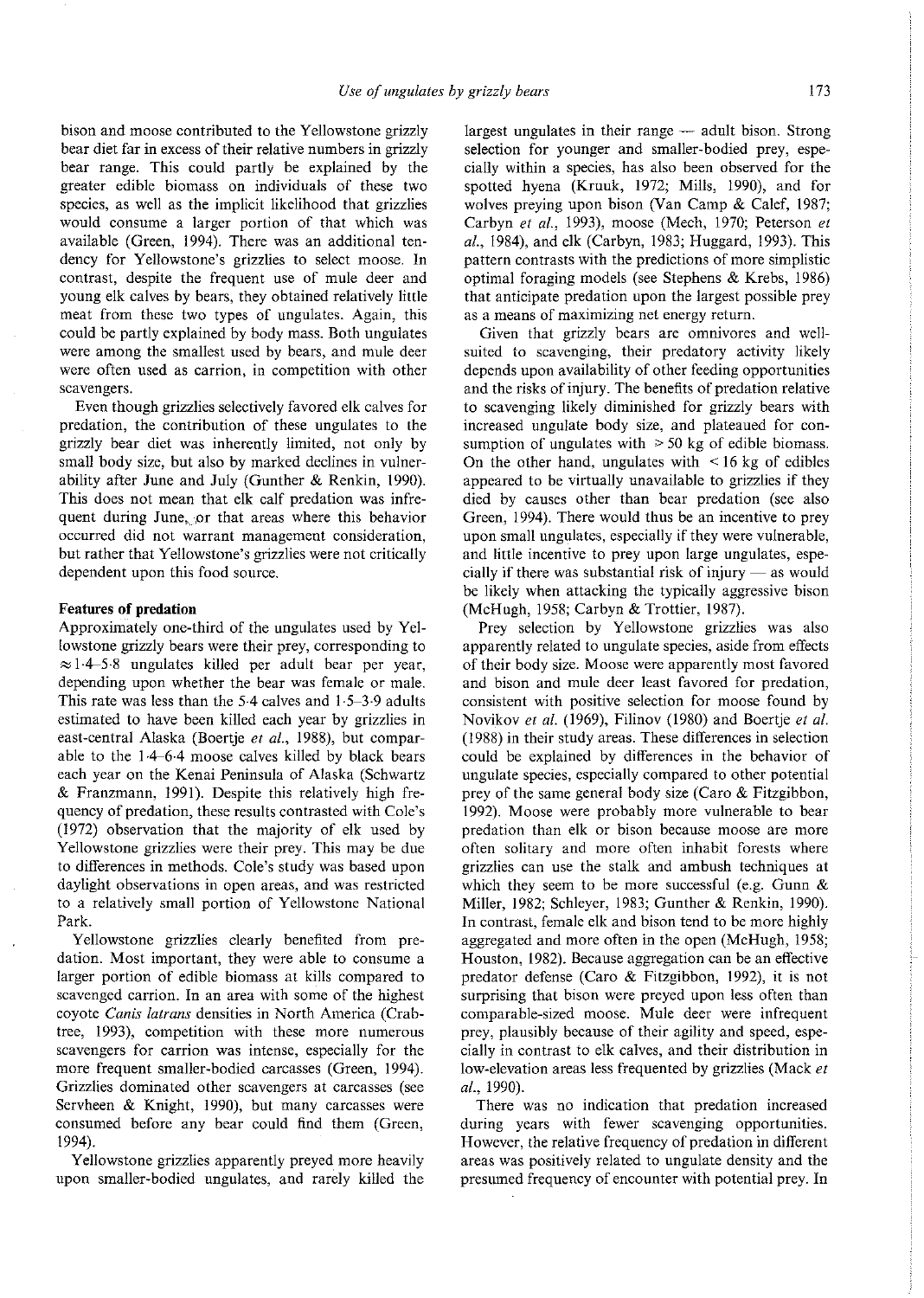seeming contrast, predation was less frequent in Yellowstone compared to higher latitude study areas with lower ungulate densities. These results thus supported Boertje *et a!.'s* (1988) hypothesis that predation was compensatory to either low prey densities or fewer scavenging opportunities at a scale that spanned study areas, but did not support their hypothesis within the Yellowstone study area itself. This discrepancy may be due to the effects of other scavengers. Although we lacked information on coyote abundance throughout the study area, we know that areas with the highest ungulate densities also contained extremely high coyote densities, i.e. the North (Crabtree, 1993). It may be that this factor had greater effects on grizzly bear predation than did ungulate densities alone, given that coyotes **were major competitors for scavenging opportunities in**  the Yellowstone area (Green, 1994).

#### **Intraspecific variation and competition**

Individual grizzlies benefited if they could remain sole **consumers of a carcass. This became increasingly unlikely**  as ungulate body size increased along with the time required to consume all odiferous edibles. Aside from this general tendency, individual bears were more likely to get their largest meals from adult moose and elk that were prey, and among bison, by scavenging adult females rather than the larger adult males.

Male grizzly bears used ungulates  $> 2 \times$  as frequently as females of the corresponding age class. However, given their larger average body mass and greater pre**sumed activity costs, ungulate meat was estimated to**  cover only a slightly greater proportion of basic activeseason energy needed by adult males compared to adult females, given that the energetic costs of reproduction were not included in calculations for females. When these costs were considered, there was a higher propor**tional contribution of meat to energy requirements of**  adult males compared to adult females, given that the greater activity ascribed to males probably accounted for most of their energetic costs of reproduction (Bunnell & Tait, 1981; Stirling & Derocher, 1990).

Different life strategies very likely maximize reproductive fitness of male and female grizzlies (Clutton-Brock & Harvey, 1983; Stirling & Derocher, 1990). **Reproductive success of female bears seems to be con**tingent upon sufficient adipose reserves (Jonkel & Cowan, 1971; Rogers, 1976; Elowe & Dodge, 1989). By contrast, greater lean body mass logically gives males a competitive advantage in their relatively open promis**cuous breeding system that sometimes involves violent**  confrontations with other males (Craighead *et a/.,*  1995). Assuming that a high-protein diet promotes growth in lean body mass (see Bogin, 1988 and Speer, 1991 for other omnivores), greater consumption of high protein food by males would thus be expected, if for no other ultimate reason than the effects of increased fitness. On the other hand, more frequent use of ungulates may have simply resulted from larger male ranges and

the attendant increased probability of finding more carrion or vulnerable ungulates, combined with the ability of typically larger males to dominate concentrated high-quality foods (Egbert & Stokes, 1976; Craighead *eta!.,* 1995).

#### **ACKNOWLEDGEMENTS**

This study was funded by the US National Park Service, US Fish and Wildlife Service and Wyoming Game and Fish Department through the Interagency Grizzly Bear Study Team. R. Knight supervised the Study Team's efforts. The US National Biological Service supported me while completing this research. D. Stradley and other pilots of Gallatin Flying Service were an invaluable part of the data collection effort, as were the host **of seasonal employees, too numerous to mention, who**  trapped and relocated the bears and sampled activity sites. Of these, though, B. Schleyer deserves special acknowledgement. J. Peek, G. Green, E. Ables and R. Knight provided helpful reviews of this and earlier **versions of the manuscript.** 

#### **REFERENCES**

- Anderson, A. E. (1981) Morphological and physical charac**teristics. In** *Mule and Black-tailed Deer of North America,*  ed. 0. C. Walmo, pp. 27-98. University of Nebraska Press, **Lincoln, NE.**
- **Aune, K. and Kasworm, W. (1989)** *Final Report: East Front*  **Grizzly Studies. Montana Department of Fish, Wildlife, and Parks, Helena, MT.**
- Ballard, W. B., Spraker, T. H. and Taylor, K. P. (1981) Causes **of neonatal moose calf mortality in south-central Alaska. J.**  *Wild/. Mgmt.* **45,** 335-342.
- Ballard, W. B., Whitman, J. S. and Reed, D. J. (1991) Popu**lation dynamics of moose in south-central Alaska. Wildt.**  *Monogr.* **114,** 1-49.
- **Berger, J. and Peacock, M. (1988) Variability in size-weight relationships of** *Bison bison.* **J.** *Mammal.* **69, 618-624.**
- Blanchard, B. M. and Knight, R. R. (1991) Movements of **Yellowstone grizzly bears.** *Bioi. Conserv.* **58, 41-67.**
- Blood, D. A., McGillis, J. R. and Lovaas, A. L. (1967) **Weights and measurements of moose in Elk Island National**  Park, Alberta. *Can. Field-Nat.* **81,** 263-269.
- **Boertje, R. D., Gasaway, W. C., Grangaard, D. V. and Kelleyhouse, D. G. (1988) Predation on moose and caribou by radio-collared grizzly bears in east central Alaska.** *Can.* **J.**  *Zoo/.* 66, 2492-2499.
- Bogin, B. (1988) *Patterns of Human Growth.* Cambridge Uni**versity Press, Cambridge.**
- Bunnell, F. L. and Tait, D. E. N. (1981) Population dynamics **of bears - implications. In** *The Dynamics of Large Mammal Populations,* **ed. C. W. Fowler and T. D. Smith, pp. 75-** 98. Wiley, New York.
- Byers, C. R., Steinhorst, R. K. and Krausman, P. R. (1984) **Clarification of a technique for analysis of utilization-avail**ability data. J. *Wild/. Mgmt.* **48,** 1050-1053.
- Carbyn, L. N. (1983) Wolf predation on elk in Riding Mountain National Park. *Manitoba.* J. *Wild/. Mgmt.* 47, 963-976.
- **Carbyn, L. N. and Trottier, T. (1987) Responses of bison on their calving grounds to predation by wolves in Wood**  Buffalo National Park. *Can.* J. *Zoo/.* 65, 2072-2078.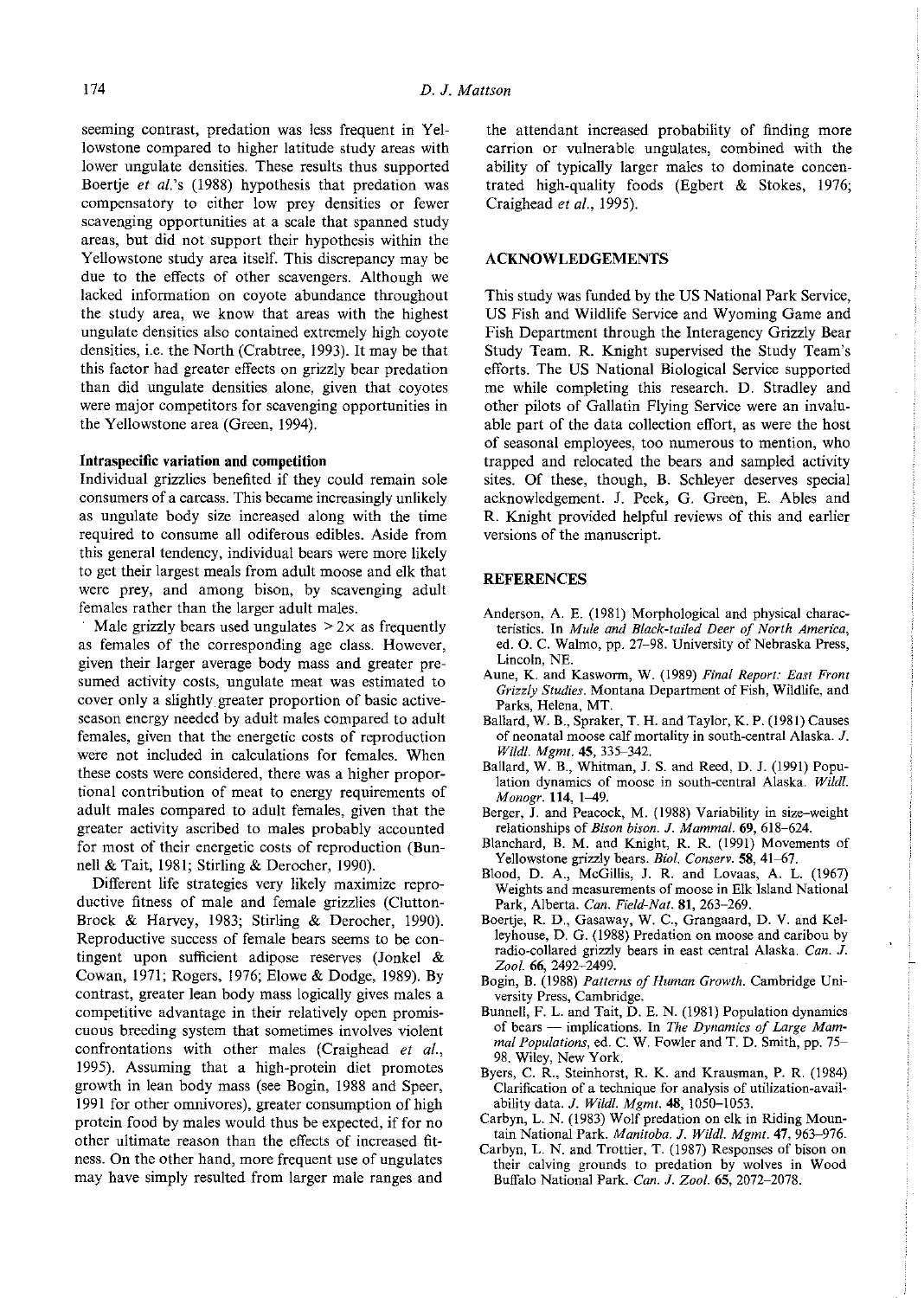- Carbyn, L. N., Oosenbrug, S. M. and Anions, D. W. (1993) Wolves, bison, and the dynamics related to the Peace-Athabasca delta in Canada's Wood Buffalo National Park. *Circumpolar Res. Inst. Ser.,* No. 4, Canadian Circumpolar Institute, University of Alberta, Edmonton.
- Caro, T. M. and Fitzgibbon, C. D. (1992) Large carnivores and their prey: the quick and the dead. In *Natural Enemies: The Population Biology of Predators, Parasites and Diseases,*  ed. M. J. Crawley, pp. 117-142. Blackwell Scientific, Oxford.
- Case, R. and Stevenson, J. (1991) Observation of barrenground grizzly bear, *Ursus arctos,* predation on muskoxen, *Ovibos moschatus,* in the Northwest Territories. *Can. Field-Nat.* 105, 105-106.
- Clutton-Brock, T. H. and Harvey, P. H. (1983) The functional significance of variation in body size among mammals. In *Advances in the Study of Mammalian Behavior,* ed. J. F. Eisenburg and D. G. Kleiman. *Am. Soc. Mammal. Spec. Publs, No. 7, pp. 632–663.*
- Coady, J. W. (1982) Moose *Alces alces.* In *Wild Mammals of North America: Biology, Management and Economics,* ed. J. A. Chapman and G. A. Feldhamer. John Hopkins University Press, Baltimore, MD, pp. 902-922.
- Cole, G. F. (1972) Grizzly bear-elk relationships in Yellowstone National Park. J. Wildl. Mgmt. 36, 556-561.
- Cole, G. F. (1983) A naturally regulated elk population. In *Symposium on Natural Regulation of Wildlife Populations,*  ed. F. L. Bunnell, D. S. Eastman and J. M. Peek. Forest, Wildlife, and Range Experiment Station, University of Idaho, Moscow, ID, pp. 62-81.
- Crabtree, R. L. (1993) Effects of 1988 fires on ecology of coyotes in Yellowstone National Park: baseline preceding possible wolf reintroduction. Interim report, Biology Department, Montana State University, Bozeman, MT.
- Craighead, J. 1., Sumner, J. S. and Mitchell, J. A. (1995) *The Grizzly Bears of Yellowstone: Their Ecology in the Yellowstone Ecosystem, 1959-1992.* Island Press, Washington, DC.
- Dalke, P. D. (1949) Bone marrow as an index of malnutrition in deer. *New York State Conserv.* 3, 19-22.
- Day, R. W. and Quinn, G. P. (1989) Comparisons of treatments after an analysis of variance in ecology. *Ecol. Monogr.* 59, 433-463.
- Despain, D. G. (1990) *Yellowstone Vegetation.* Roberts Reinhart, Boulder, CO.
- Dirks, R. A. and Mariner, B. E. (1982) The climate of Yellowstone and Grand Teton National Parks. *Occ. Pap.,*  No. 6, US National Park Service.
- Eisenberg, J. F. (1981) *The Mammalian Radiations: An Analysis of Trends in Evolution, Adaptation, and Behavior.* University of Chicago Press, Chicago, IL.
- Elgrnork, K. (1982) Caching behavior of brown bears ( *Ursus arctos*). *J. Mammal.* 63, 607-612.
- Elowe, K. D. and Dodge, W. D. (1989) Factors affecting black bear reproductive success and cub survival. J. *Wild/. Mgmt.*  53, 962-968.
- Egbert, A. L. and Stokes, A. W. (1976) The social behaviour of brown bears on an Alaskan salmon stream. *Int. Conf. Bear Res.* & *Mgmt.* 3, 41-56.
- Filinov, C. (1980) Predator-prey problems in nature reserves of the European part of the RSFSR. J. *Wild/. Mgrnt.* 44, 389-396.
- French, S. P. and French, M.G. (1990) Predatory behavior of grizzly bears feeding on elk calves in Yellowstone National Park. *Int. Conf Bear Res.* & *Mgmt.* 8, 335-341.
- Fuller, T. K. (1989) Population dynamics of wolves in Northcentral Minnesota. Wildl. Monogr. 105, 1-41.
- Fuller, T. K. and Keith, L. B. (1980) Wolf population dynamics and prey relationships in northeastern Alberta. J. *Wild/. Mgmt.* 44, 583-602.
- Gasaway, W. C., Boertje, R. D., Grangaard, D. V., Kelleyhouse, D. G., Stephenson, R. 0. and Larsen, D. G. (1992) The role of predation in limiting moose at low densities in Alaska and Yukon and implications for conservation. *Wild/. Monogr.* 120, 1-59.
- Green, G. (1994) Use of spring carrion by bears in Yellowstone National Park. MS thesis, University of Idaho, Moscow, ID.
- Greer, K. R. (1969) Femur marrow reveals the condition of game animals. *Fed. Aid in Wild/. Rest. Proj. W-83-R Contr.,*  Montana Fish and Game Department, Game Research Section, Bozeman, MT.
- Griffe!, D. E. and Basile, J. V. (1981) Identifying sheep killed by bears. *Res. Note,* INT-313, US Forest Service.
- Gunn, A. and Miller, F. L. (1982) Muskox bull killed by a barren-ground grizzly bear, Thelon Game Sanctuary. *N.W.T. Arctic* 35,545-546.
- Gunther, K. A. and Renkin, R. A. (1990) Grizzly bear predation on elk calves and other fauna of Yellowstone National Park. *Int. Conf Bear Res.* & *Mgrnt.* 8, 329-334.
- Haroldson, M. and Mattson, D. (1985) Response of grizzly bears to backcountry human use in Yellowstone National Park. US National Park Service, Interagency Grizzly Bear Study Team, Bozeman, MT.
- Hewitt, D. G. (1989) Correcting grizzly bear fecal analysis to observed food habits. MS thesis, Washington State University, Pullman, WA.
- Holling, C. S. (1959) The components of predation as revealed by a study of small mammal predation of the European pine sawfly. *Can. Entomol.* 91, 293-332.
- Houston, D. B. (1968) The shiras moose in Jackson Hole, Wyoming. *Tech. Bull.,* No. I, Grand Teton Natural History Association.
- Houston, D. B. (1982) *The Northern Yellowstone Elk: Ecology and Management.* Macmillan, New York.
- Huggard, D. J. (1993) Prey selectivity of wolves in Banff National Park. II. Age, sex, and condition of elk. *Can.* J. Zool. 71, 140-147.
- Johnson, D. E. (1951) Biology of the elk calf *Cervus canadensis nelsoni.* J. *Wild/. Mgmt.* 15, 396-410.
- Jonkel, C. and Cowan, I. MeT. (1971) The black bear in the spruce-fir forest. *Wild/. Monogr.* 27, 1-57.
- Kaletskaya, M. L. and Filinov, K. P. (1986) Seasonal activity of brown bears in the Darwin Nature Reserve (Transl. from Russian by Consultants Bureau, NY, 1987). *Ekologiya* 6, 58-64.
- Keith, L. B. (1983) Population dynamics of wolves. In *Wolves in Canada and Alaska: Their Status, Biology, and Management,* ed. L. N. Carbyn. *Rep. Ser.,* No. 45, Canadian Wildlife Service, pp. 66-77.
- Kendall, K. C. (1986) Grizzly and black bear feeding ecology in Glacier National Park, Montana: progress report. US National Park Service, Glacier National Park Science Center, West Glacier, MT.
- Knight, R. R. and Eberhardt, L. L. (1985) Population dynamics of Yellowstone grizzly bears. *Ecology* 66,323-334.
- Knoke, D. and Burke, P. *1.* (1980) Log-linear models. *Series: Quantitative Applications in the Social Sciences,* 20. SAGE Publications, Newbury Park, CA.
- Kruuk, H. (1972) *The Spotted Hyena: A Study of Predation and Social Behavior.* University of Chicago Press, Chicago, IL.
- Larsen, D. G., Gauthier, D. A. and Markel, R. L. (1989) Causes and rate of moose mortality in the southwest Yukon. J. *Wild/. Mgmt.* 53, 548-557.
- Lechowicz, M. J. (1982) The sampling characteristics of electivity indices. *Oecologia, Berl.* 52, 22-30.
- Mack, J. A., Singer, F. *1.* and Messaros, M. E. (1990). The ungulate prey base for wolves in Yellowstone National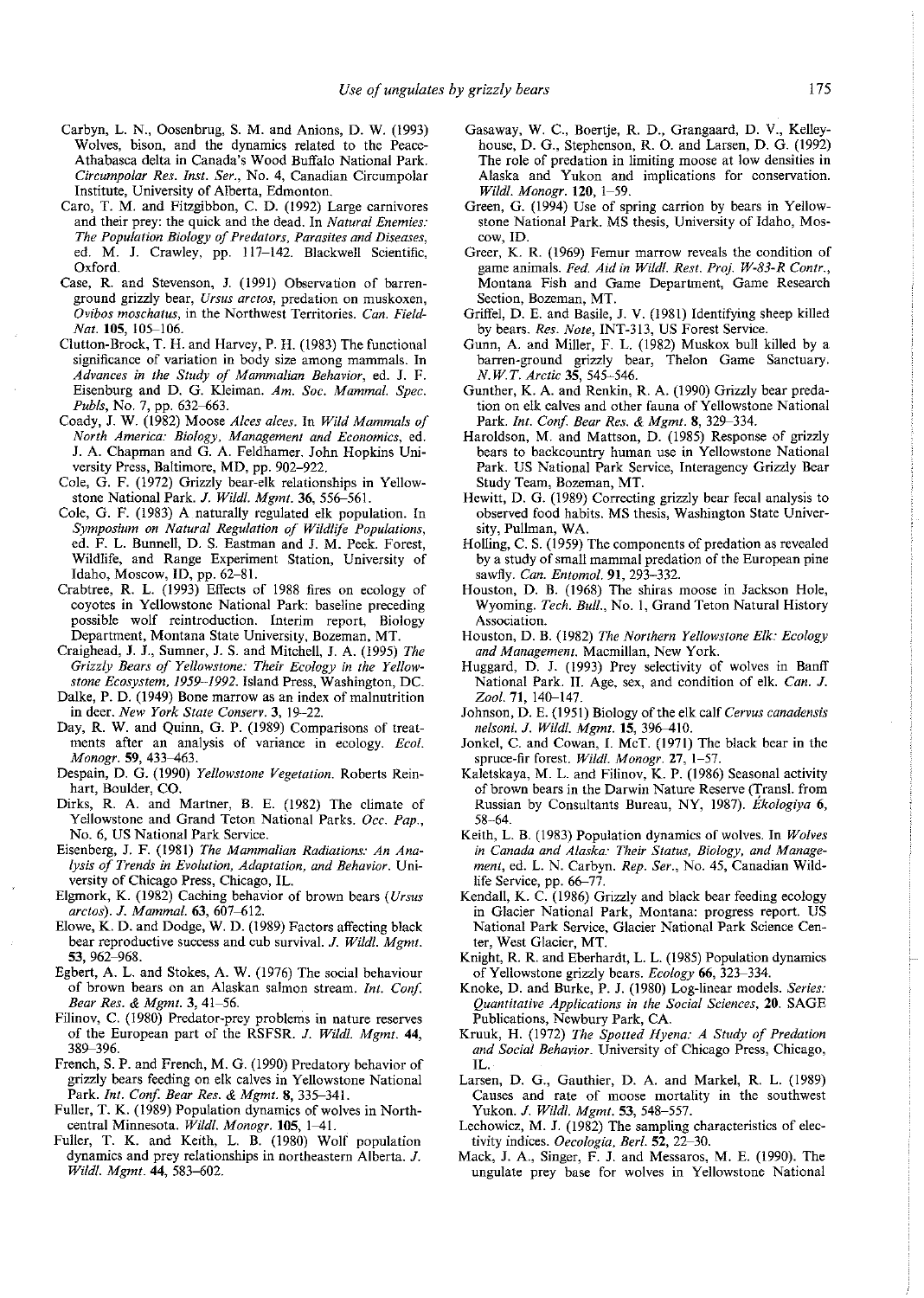Park, II. In *Wolves for Yellowstone? A Report to the United States Congress, Vol. II. Research and Analysis.* US National Park Service, Yellowstone National Park, Wyoming, pp. 2.39-2.218.

- Magoun, A. J. (1979) Summer scavenging activity in northeastern Alaska. In *Proceedings of the First Conference on Scientific Research in the National Parks, Vol. I,* ed. R. M. Linn. *Trans. Proc. Ser.,* No. 5, US National Park Service, pp. 335-340.
- Marcum, C. L. and Loftsgaarden, D. 0. (1980) A nonmapping technique for studying habitat preferences. *J. Wild/. Mgmt.* 44, 963-968.
- Mattson, D. 1. (1997a) Use of lodgepole pine cover types by Yellowstone grizzly bears, J. *Wild!. Mgmt.* 61.
- Mattson, D. J. (1997b) Selection of microsites by grizzly bears to excavate biscuitroot. J. *Mammal.,* 78, 228-238.
- Mattson, D. *1.* and Knight, R. R. (1992) Spring bear use of ungulates in the Firehole River drainage of Yellowstone National Park In *Wolves for Yellowstone? A Report to the United States Congress, Vol. IV. Research and Analysis.* US National Park Service, Yellowstone National Park, Wyoming, pp. 5.93-5.120.
- Mattson, D. J. and Reinhart, D.P. (1994) Bear use of whitebark pine seeds in North America. In *Proceedings* — *International Workshop on Subalpine Stone Pines and Their Environment: The Status of our Knowledge,* ed. W. C. Schmidt and F.-K. Holtmeier. *Gen. Tech. Rep.* INT-GTR-309, US Forest Service, pp. 212-220.
- Mattson, D. *1.,* Blanchard, B. M. and Knight, R. R. (1991) Food habits of Yellowstone grizzly bears, 1977-87. *Can.* J. *Zoo/.* 69, 1619-1629.
- Mattson, D. 1., Blanchard, B. M. and Knight, R. R. (1992) Yellowstone grizzly bear mortality, human habituation, and whitebark pine seed crops. J. *Wild/. Mgmt.* 56, 432-442.
- McHugh, T. (1958) Social behavior of the American bison *(Bison bison bison). Zoologica: New York Zoo!. Soc.* 43,  $1 - 41$ .
- McNab, B. K. (1989) Basal rate of metabolism, body size, and food habits in the order Carnivora. In *Carnivore Behavior, Ecology, and Evolution,* ed. J. L. Gittleman. Cornell University Press, Ithaca, NY, pp. 335-354.
- Meagher, M. M. (1973) The bison of Yellowstone National Park. *Sci. Monogr. Ser.,* No. 1, US National Park Service.
- Mech, L. D. (1970) *The Wolf: The Ecology and Behavior of an Endangered Species.* Natural History Press, Garden City, NY.
- Miller, F. L. (1982) Caribou *Rangifer tarandus.* In *Wild J\:fammals of North America: Biology, Management and Economics,* ed. J. A. Chapman and G. A. Feldhamer. Johns Hopkins University Press, Baltimore, MD, pp. 932-959.
- Mills, M. G. L. (1990) *Kalahari Hyaenas: Comparative Behavioural Ecology of Two Species.* Unwin Hyman, London.
- Mills, M.G. L. (1991) A comparison of methods used to study feeding habits of large African carnivores. In *Wildlife 2001: Populations,* ed. D. R. McCullough and R. H. Barrett. Elsevier Science, NY, pp. 1112-1124.
- Mitchell, B., McCowan, D. and Nicholson, I. A. (1976) Annual cycles of body weight and condition in Scottish red deer. *Cervus e/aphus.* J. *Zoo/. (Land.)* 180, 107-127.
- Mueggler, W. F. and Stewart, W. L. (1980) Grassland and shrubland habitat types of western Montana. *Gen. Tech. Rep.,* INT-66, US Forest Service.
- Murie, A. (1981) The grizzlies of Mount McKinley. *Sci. Monogr. Ser.,* No. 14, US National Park Service.
- Nelson, R. A., Folk, G. E. *1r,* Pfeiffer, E. W., Craighead, *1. 1.,*  1onkel, C. *1.* and Steiger, D. L. (1983) Behavior, biochemistry, and hibernation in black, grizzly and polar bears. *Int. Conf Bear Res. and Manage.* 5, 284-290.
- Novikov, G. A., Airapet'yants, A. E., Pukinsky, Yu. B., Timofeeva, E. K. and Fokin, I. M. (1969) Some peculiarities of the brown bear population in the province of Leningrad (Transl. by Foreign Languages Div., Can. Dept. Sec. State, Ottawa, 1970). *Zoo/. Zh.* 69, 885-900.
- Pac, H. I. and Frey, K. (1991) Some population characteristics of the northern Yellowstone bison herd during the winter of 1988-1989. Montana Department of Fish, Wildlife and Parks, Helena, MT.
- Peterson, R. 0., Woolington, *1.* D. and Bailey, T. N. (1984) Wolves of the Kenai Peninsula, Alaska. *Wild!. Monogr.* 88, 1-52.
- Pritchard, G. T. and Robbins, C. T. (1989) Digestive and metabolic efficiencies of grizzly and black bears. *Can.* J. *Zoo/.* 68, 1645-1651.
- Reynolds, H. V., III and Garner, G. W. (1987) Patterns of grizzly bear predation on caribou in northern Alaska. *Int. Conf Bear Res.* & *Mgmt.* 7, 59-67.
- Ritchie, B. W. (1978) Ecology of moose in Fremont County, Idaho. *Wild/. Bull.,* No. 7, Idaho Department of Fish and Game, Boise, ID.
- Robbins, C. T. (1983) *Wildlife Feeding and Nutrition.* Academic Press, Orlando, FL.
- Rogers, L. (1976) Effects of mast and berry crop failures on survival, growth, and reproductive success of black bears, *Trans. N. Am. Wild/. Nat. Resour. Conf* 41, pp. 431-438.
- Sæther, B.-E. and Haagenrud, H. (1985) Geographical variation in body weight and sexual size- dimorphism of Norwegian moose *(A Ices alces).* J. *Zoo/. (Land.)* 206, 83-96.
- Schwartz, C. C. and Franzmann, A. W. (1991) Interrelationship of black bears to moose and forest succession in the northern coniferous forest. *Wildt. Monogr.* 113, 1~58.
- Schleyer, B. 0. (1983) Activity patterns of grizzly bears in the Yellowstone ecosystem and their reproductive behavior, predation, and the use of carrion. MS thesis, Montana State University, Bozeman, MT.
- Schleyer, B. 0., *1onkel, 1. 1.,* Rhoades, K. G. and Dunbar, D. M. (1984) The effects of nonmotorized recreation on grizzly bear behavior and habitat use. US National Park Service, Interagency Grizzly Bear Study Team, Bozeman, MT.
- Servheen, C. W. and Knight, R. R. (1990) Possible effects of a restored wolf population on grizzly bears in the Yellowstone area. In *Wolves for Yellowstone? A Report to the United States Congress, Vol. II. Research and Analysis.* US National Park Service, Yellowstone National Park, Wyoming, pp. 4.35-4.49.
- Singer, F. J. (1990) The ungulate prey base for wolves in Yellowstone National Park, I. In *Wolves for Yellowstone? A Report to the United States Congress, Vol. II. Research and Analysis.* US National Park Service, Yellowstone National Park, Wyoming, pp. 2.3-2.38.
- Singer, F. J. (1991) The ungulate prey base for wolves in Yellowstone National Park. In *The Greater Yellowstone Ecosystem: Redefining America's Wilderness Heritage,* ed. R. B. Keiter and M. S. Boyce. Yale University Press, New Haven, CT, pp. 323-348.
- Sizemore, D. L. (1980) Foraging strategies of the grizzly bear as related to its ecological energetics. MS thesis, University of Montana, Missoula, MT.
- Speer, V. C. (1991) Maximizing lean tissue growth: genetic, nutritional, and environmental factors. In *Swine Nutrition,*  ed. E. R. Miller, D. E. Ullrey and A. *1.* Lewis. Butterworth-Heinemann, Boston, MA.
- Stephens, D. W. and Krebs, *1.* R. (1986) *Foraging theory.*  Princeton University Press, Princeton, NJ.
- Stirling, I. and Derocher, A. E. (1990) Factors affecting the evolution and behavioral ecology of the modern bears. *Int. Conf Bear Res.* & *Mgmt.* 8, 189-204.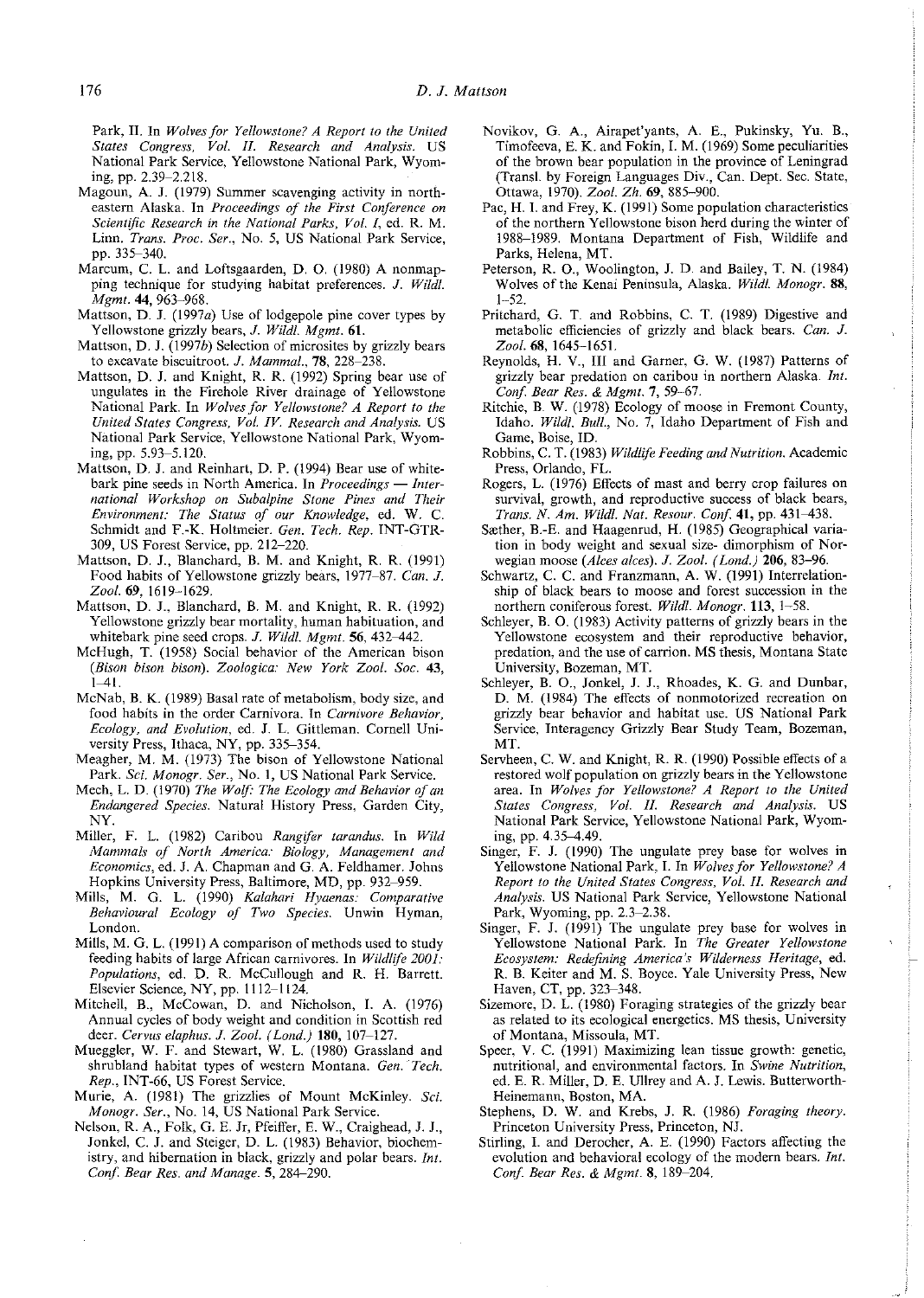- Trexler, J. C. and Travis, J. (1993) Nontraditional regression analyses. *Ecology* 74, 1629-1637.
- Ustinov, S. K. (1965) Biology of brown bear in eastern Siberia. In *Commercial Game Animals: Biology and* Com~ *mercia! Utilization.* Rossel'kheizdat, Moscow, pp. 229-234. (Transl. by Foreign Languages Div., Can. Dept. Sec. State, Ottawa, 1969).
- Van Camp, J. and Calef, G. W. (1987) Population dynamics of bison. In *Bison Ecology in Relation to Agricultural Development in the Slave River Lowlands, NWT,* ed. H. W. Reynolds and A. W. L. Hawley. *Occ. Pap.,* No. 63, Canadian Wildlife Service, pp. 21-24.
- Van Valkenburgh, B. (1985) Locomotor diversity within past and present guilds of large predatory mammals. *Paleobiology* 11, 406-428.
- Van Valkenburgh, B. (1989) Carnivore dental adaptations and diet: a study of trophic diversity within guilds. In *Carnivore Behavior, Ecology, and Evolution,* ed. J. L. Gittleman. Cornell University Press, Ithaca, NY, pp. 410-436.
- Vezina, A. F. (1985) Empirical relationships between predator and prey size among terrestrial vertebrate predators. *Oecologia, Berl.* 67, 555--565.
- Weisberg, S. (1985) *Applied Linear Regression,* 2nd edn. John Wiley, New York.
- Zar, J. H. (1984) *Biostatistical Analysis,* 2nd edn. Prentice-Hall, Englewood Cliffs, NJ.
- Zavatskii, B. P. (1978) Feeding by brown bears in the central Yenesei taiga (Transl. from Russian by Consultants Bureau, NY, 1978). *Ekologiya* 2, 96-98.